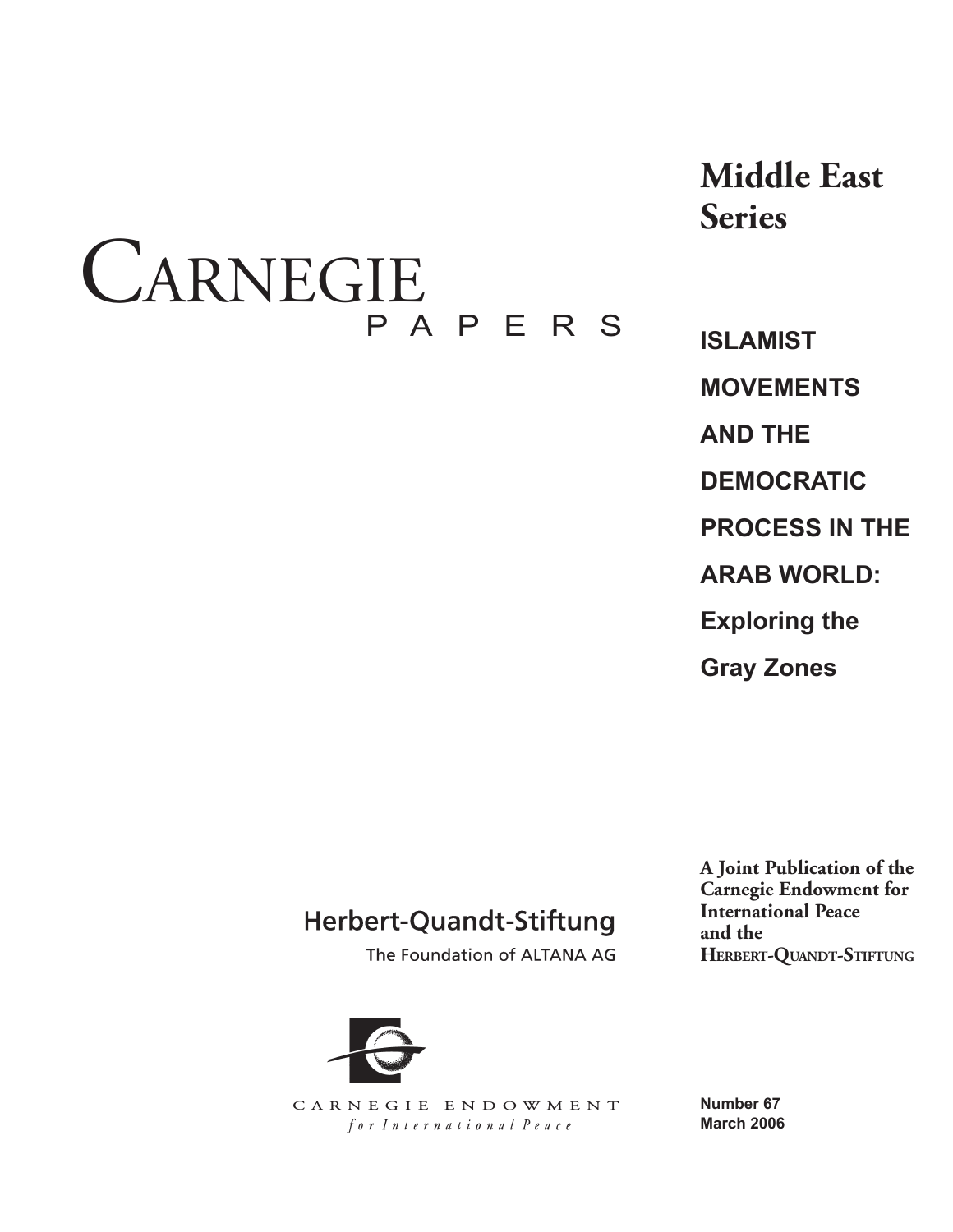© 2006 Carnegie Endowment for International Peace. All rights reserved.

No part of this publication may be reproduced or transmitted in any form or by any means without permission in writing from the Carnegie Endowment. Please direct inquiries to:

Carnegie Endowment for International Peace Publications Department 1779 Massachusetts Avenue, NW Washington, DC 20036 Phone: 202-483-7600 Fax: 202-483-1840 www.CarnegieEndowment.org

This publication can be downloaded for free at **www.CarnegieEndowment.org/pubs**. Limited print copies are also available. To request a copy, send an e-mail to pubs@CarnegieEndowment.org.

# **Carnegie Papers**

Carnegie Papers present new research by Endowment associates and their collaborators from other institutions. The series includes new time-sensitive research and key excerpts from larger works in progress. Comments from readers are welcome; reply to the author at the mailing address above or by e-mail to pubs@CarnegieEndowment.org.

# **About the Authors**

**Nathan J. Brown, Amr Hamzawy,** and **Marina Ottaway** are senior associates at the Carnegie Endowment for International Peace. Combined, they have authored more than ten books on issues including democracy promotion in the Middle East and Arab politics.

The HERBERT-QUANDT-STIFTUNG, the foundation of **ALTANA AG** is a German nonprofit organization that promotes national and international dialogue on political, social, and economic issues of our time.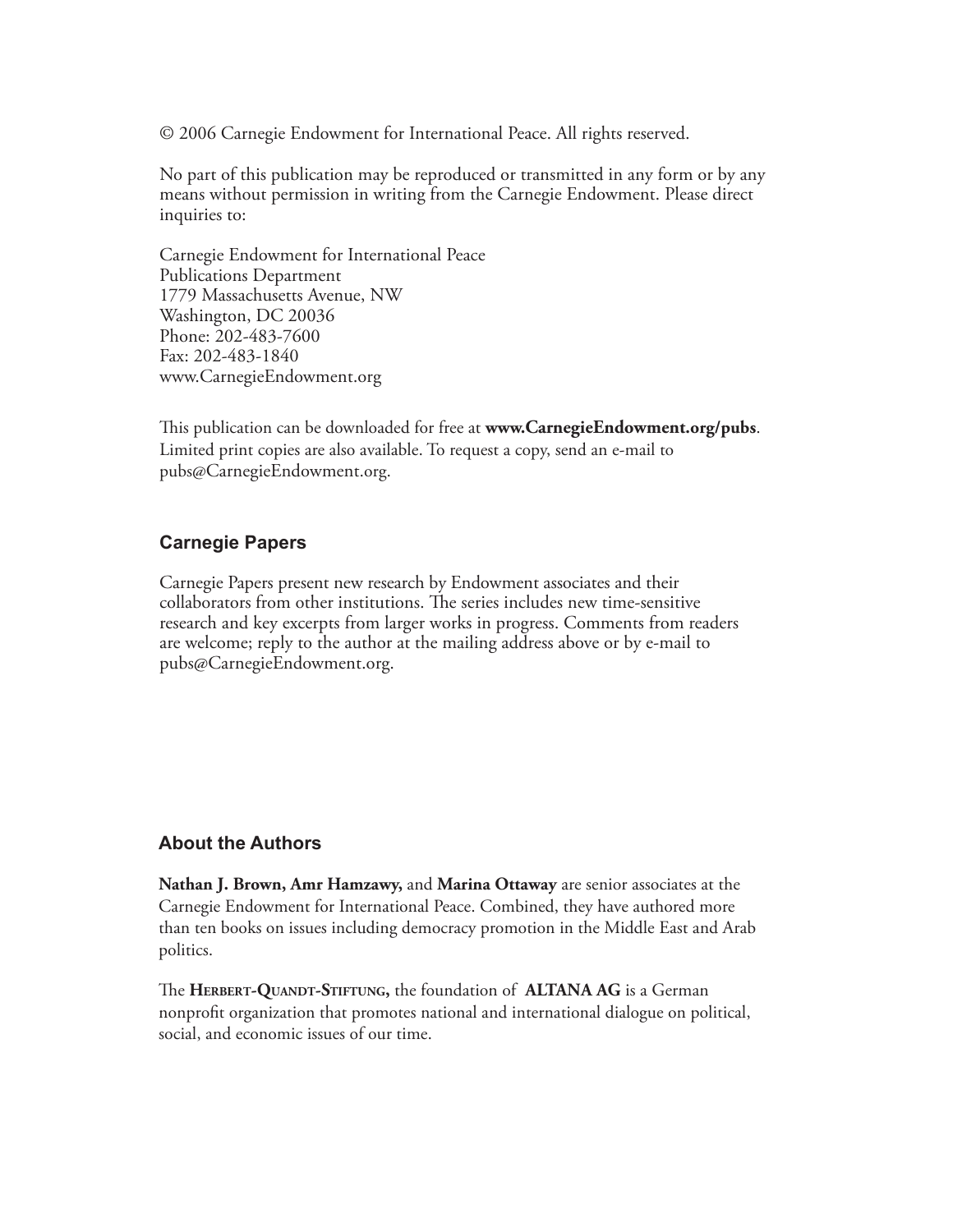# **CONTENTS**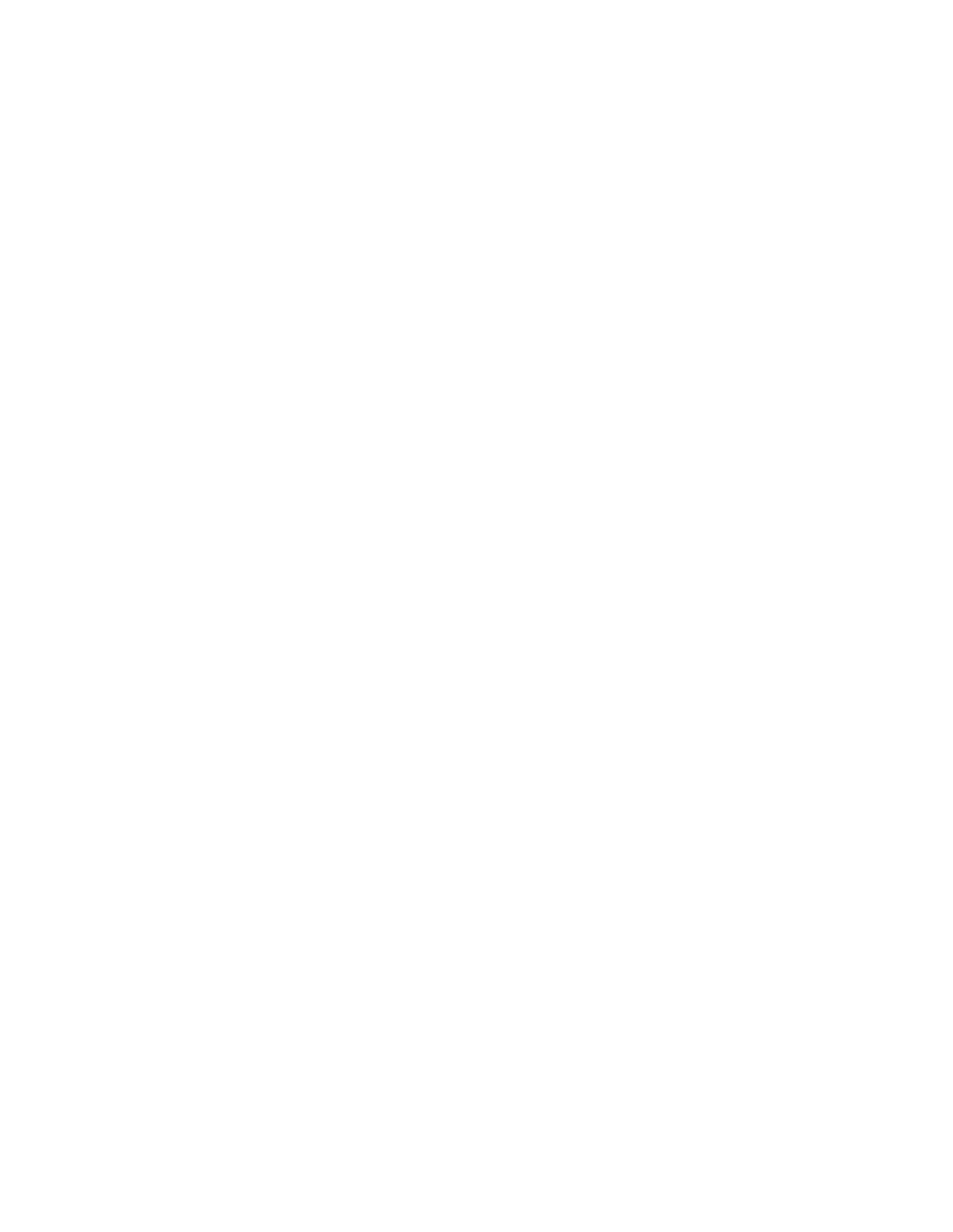# **FOREWORD**

During the last decade, Islamist movements have established themselves as major political players in the Middle East. Together with the governments, Islamist movements, moderate as well as radical, will determine how the politics of the region unfold in the foreseeable future. They have shown the ability not only to craft messages with widespread popular appeal but also, and most importantly, to create organizations with genuine social bases and develop coherent political strategies. Other parties, by and large, have failed on all accounts.

The public in the West and, in particular, the United States, has only become aware of the importance of Islamist movements after dramatic events, such as the revolution in Iran and the assassination of President Anwar al-Sadat in Egypt. Attention has been far more sustained since the terrorist attacks of September 11, 2001. As a result, Islamist movements are widely regarded as dangerous and hostile. While such a characterization is accurate regarding organizations at the radical end of the Islamist spectrum, which are dangerous because of their willingness to resort to indiscriminate violence in pursuing their goals, it is not an accurate characterization of the many groups that have renounced or avoided violence. Because terrorist organizations pose an immediate threat, however, policy makers in all countries have paid disproportionate attention to the violent organizations.

It is the mainstream Islamist organizations, not the radical ones, that will have the greatest impact on the future political evolution of the Middle East. The radicals' grandiose goals of re-establishing a caliphate uniting the entire Arab world, or even of imposing on individual Arab countries laws and social customs inspired by a fundamentalist interpretation of Islam are simply too far removed from today's reality to be realized. This does not mean that terrorist groups are not dangerous—they could cause great loss of life even in the pursuit of impossible goals—but that they are unlikely to change the face of the Middle East.

Mainstream Islamist organizations are generally a different matter. They already have had a powerful impact on social customs in many countries, halting and reversing secularist trends and changing the way many Arabs dress and behave. And their immediate political goal, to become a powerful force by participating in the normal politics of their country, is not an impossible one. It is already being realized in countries such as Morocco, Jordan, and even Egypt, which still bans all Islamist political organizations but now has eighty-eight Muslim Brothers in the Parliament. Politics, not violence, is what gives mainstream Islamists their influence.

Mainstream Islamist movements, for the purpose of this paper, are those that have eschewed or formally renounced violence and are pursuing their goals through peaceful political activity. This is a minimalist definition, and it makes no assumptions about what such Islamists truly believe. It does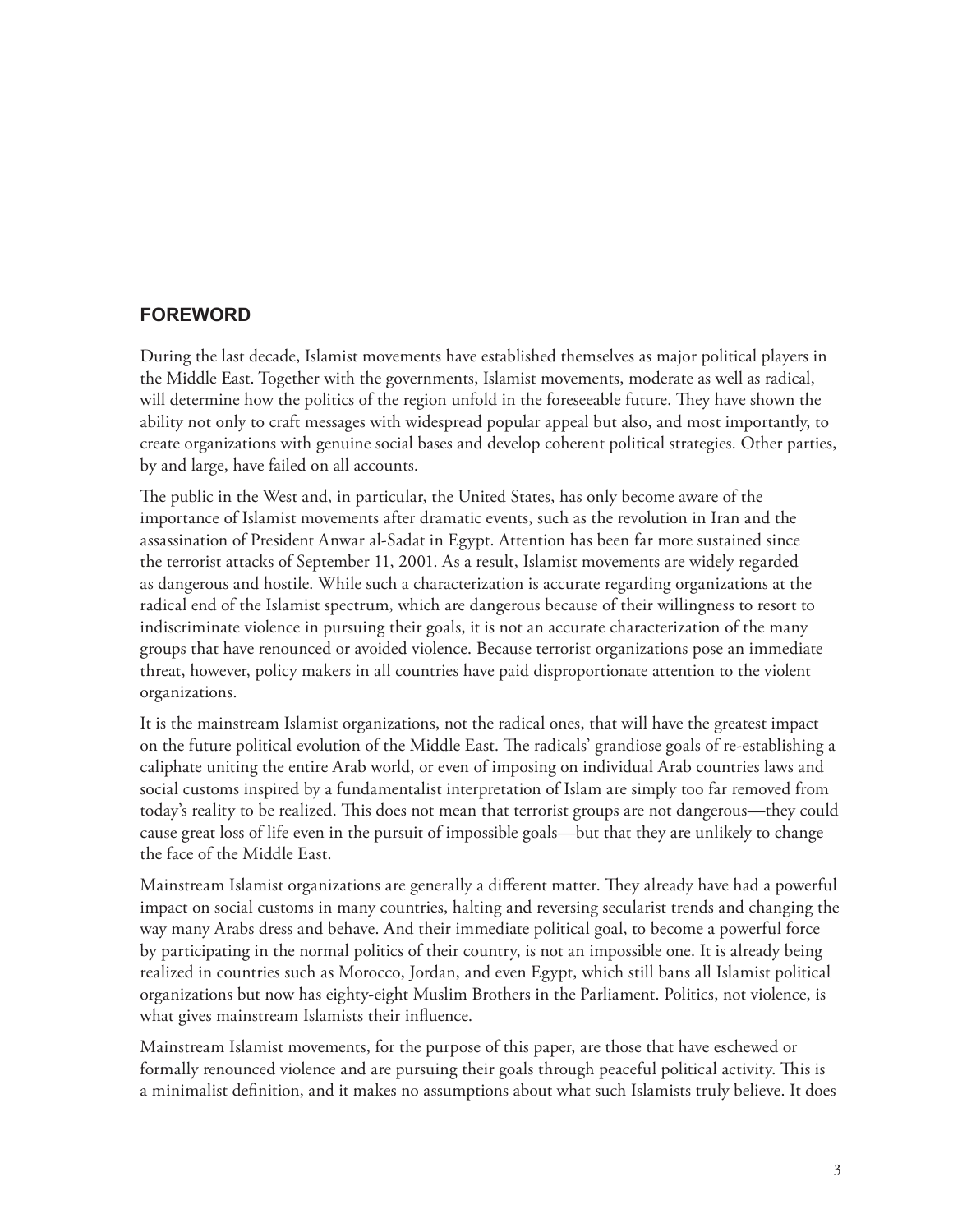not assume that these movements are genuinely committed to democracy, that they have given up on the goal of making the *sharia*, or Islamic law, the basis for all laws, or that they truly accept equal rights for women. We have deliberately chosen this minimalist definition as the starting point of a project that seeks to clarify the beliefs, ultimate goals, and strategies of these nonviolent movements.

Among the Arab Islamist organizations committed to peaceful activity, the following parties and movements deserve our attention: Morocco's *Parti de la Justice et du Developpement* (PJD), Egypt's Muslim Brotherhood and Al-Wasat (Center) Party, Yemen's Islah (Reform) Party, Jordan's Islamic Action Front, Kuwait's Islamic Constitutional Movement, and Bahrain's al-Wefaq [Concordance] Society. Other Islamist parties that have run in elections—the Supreme Council for the Islamic Revolution in Iraq, the Al-Da`wa and Iraqi Islamic Parties, Hizbollah in Lebanon, and Hamas in Palestine—show strong evidence of involvement in the debates and trends discussed here but are not included extensively in this analysis because they lack one or both of the attributes of eschewing violence and participating in an established political system.

The Carnegie Endowment for International Peace of Washington, D.C., and the Istituto Affari Internazionali of Rome (IAI), Italy, in partnership with the HERBERT-QUANDT-STIFTUNG, the foundation of ALTANA AG in Germany and with the support of the German Marshall Fund of the United States and the Arab-Italian Chamber of Commerce, held a meeting in Rome in November 2005 with representatives of mainstream Islamists groups from Arab countries. Two days of discussion between analysts from the three Western organizations and regional activists revealed the Islamists' continuing ambiguity about a number of crucial issues regarding democracy and human rights. We refer to these issue areas about which the thinking of Islamist groups is unclear as "gray zones." This paper does not purport to be a summary of the discussions that took place during the Rome meeting; rather, it represents the authors' own assessment of the gray areas those discussions revealed. It also draws on other conversations with mainstream Islamists by members of the Carnegie team as well as on the writing by a variety of groups and individuals. We focus on six gray zones: Islamic law, violence, pluralism, civil and political rights, women's rights, and religious minorities.

The existence of such gray zones could be construed as the result of duplicity, a deliberate refusal by mainstream Islamist movements to declare what they really think about key sensitive issues in order not to alarm the West and lose their reputation as moderates. But the existence of gray zones can also be explained by the ongoing development in the thinking and strategies of Islamists as well as ongoing contests within each group over the proper direction for their movement. Mainstream Islamist movements may be less than candid about their goals, but analysts who have followed these issues closely over the years, have read their writings, and had earlier conversations with Islamist groups, have no doubt that there has been a real evolution in their thinking.

The Rome meeting and this analysis of it are seen by Carnegie, IAI, and the HERBERT-QUANDT-Siftung as the beginning of a process to understand the position of mainstream Islamists. Because mainstream Islamist organizations are so important politically, it is crucial to understand the positions they take as well as to follow closely the evolution in the thinking of the various groups.

> **—Marina Ottaway,** *Carnegie Endowment for International Peace,*  and Roberto Aliboni, *Istituto Affari Internazionali of Rome* (IAI)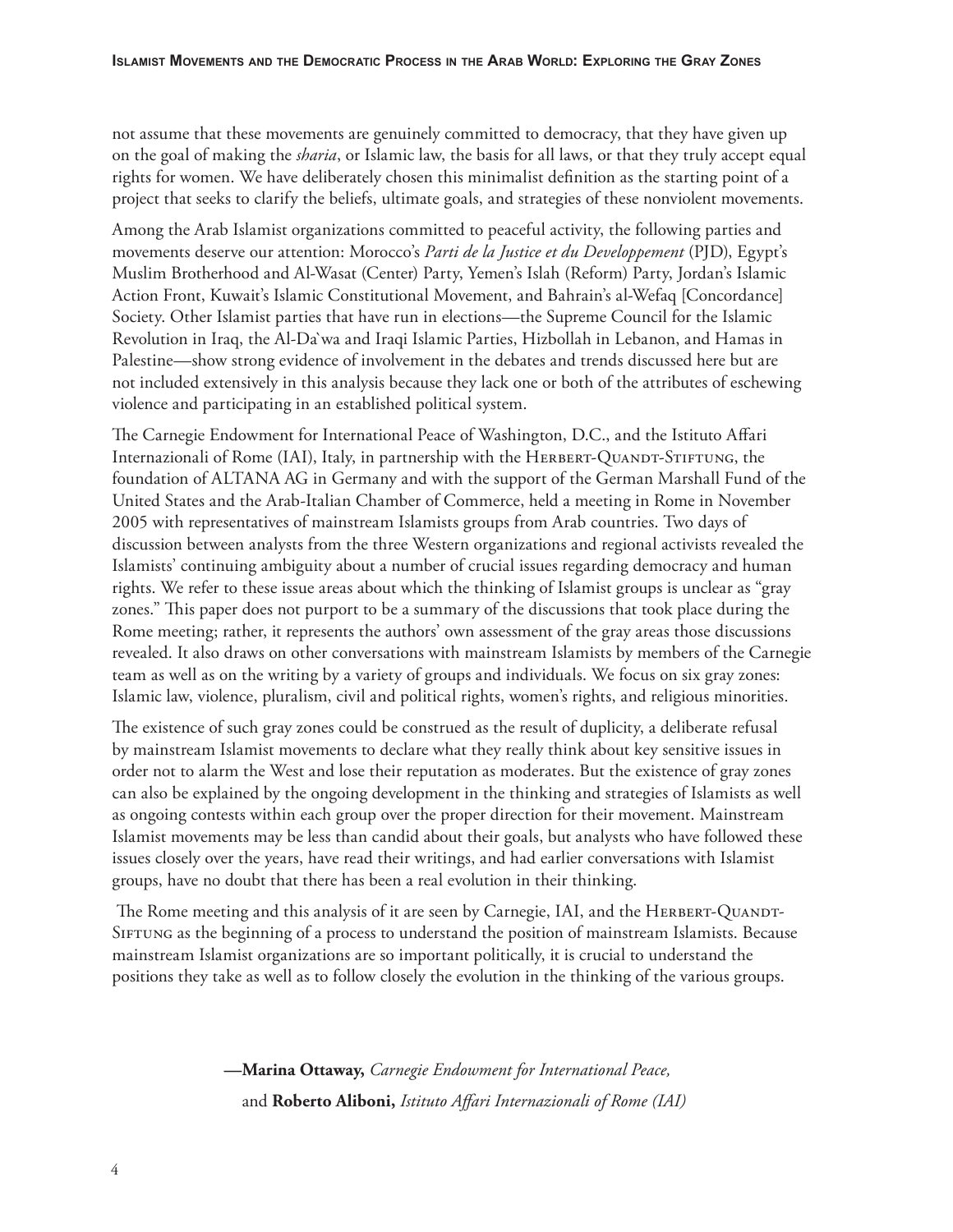# **THE RISE AND EVOLUTION OF ISLAMIST MOVEMENTS**

In today's Arab world, Islamists have assumed the role once played by national liberation movements and leftist parties. They are the mass movements of the twenty-first century. They are well embedded in the social fabric, understand the importance of good organization, and are thus able to mobilize considerable constituencies. Their ideology prescribes a simple solution to the persistent crises of contemporary Arab societies—a return to the fundamentals, or true spirit, of Islam. Indeed, "Islam is the solution" has been the longtime slogan of Egypt's Muslim Brotherhood. Like all successful movements, Islamists have been able to distill a long, complex philosophical tradition into simple slogans that have quickly supplanted the Pan-Arabism and socialism that dominated the region until the 1970s. As a result, in most countries Islamists represent the only viable opposition forces to existing undemocratic regimes.

The rise of Islamist movements has become a matter of great concern for secular Arabs and Western governments, who are suspicious of their ultimate goals, and for Arab governments fearful of the growing power of any movement they have trouble controlling. Mainstream Islamist movements discussed in this paper—the so-called moderate movements—have all renounced violence and chosen to advance their goals through political means. As a result, they have become ardent advocates of democracy because they cannot be successful politically in a closed, authoritarian political system. In some countries, their embrace of nonviolence and democracy is a recent development; fears persist that the change is purely the result of expediency and that these movements would revert to their true, radical nature if they gained power.

Some of the movements have deep historical roots dating back to the beginnings of the twentieth century. The first organization, the Egyptian Muslim Brotherhood, was established in 1928. In the 1950s and 1960s, similar movements began in other countries. By the late 1970s, they were clearly important political players in many different Arab states. At that time, they pursued the twin objectives of establishing an Islamic state and immediately implementing the *sharia.* But these goals proved unattainable and gradually gave way to more moderate goals and a more pragmatic view of politics. The reality of regime repression led to a split among Islamist movements. The minority turned to terrorism, at home and abroad. The majority renounced violence and focused on creating grassroots networks to organize popular support. Democracy and human rights, which Islamists used to eye suspiciously as Western ideas inapplicable to Arab societies, found their way into the rhetoric of mainstream Islamist organizations and, most importantly, in their political strategies. Political participation, especially in elections, became a priority for Islamist movements. In countries that allowed the formation of legal Islamic parties (Morocco and Jordan), such parties established a strong presence in the parliaments. In many countries that continued to ban the legal participation of Islamist organizations (Egypt), or even forced them into exile (Tunisia, Syria), Islamist opposition movements also emerged as strong voices advocating democracy and political participation.

The Islamist opposition movements to which we have referred so far, and on which this paper focuses, constitute only one category of nonviolent Islamic organizations playing a political role in many Arab countries today. The other categories comprise what can be called the Islamic establishment of many countries; that is, the complex of Islamic organizations, clerics, and institutions close to the government. An Islamic religious establishment exists in most countries, but it is particularly important in Saudi Arabia and Egypt. The Wahhabi establishment in Saudi Arabia is an integral part of the power structure, and the royal family has ceded it control over most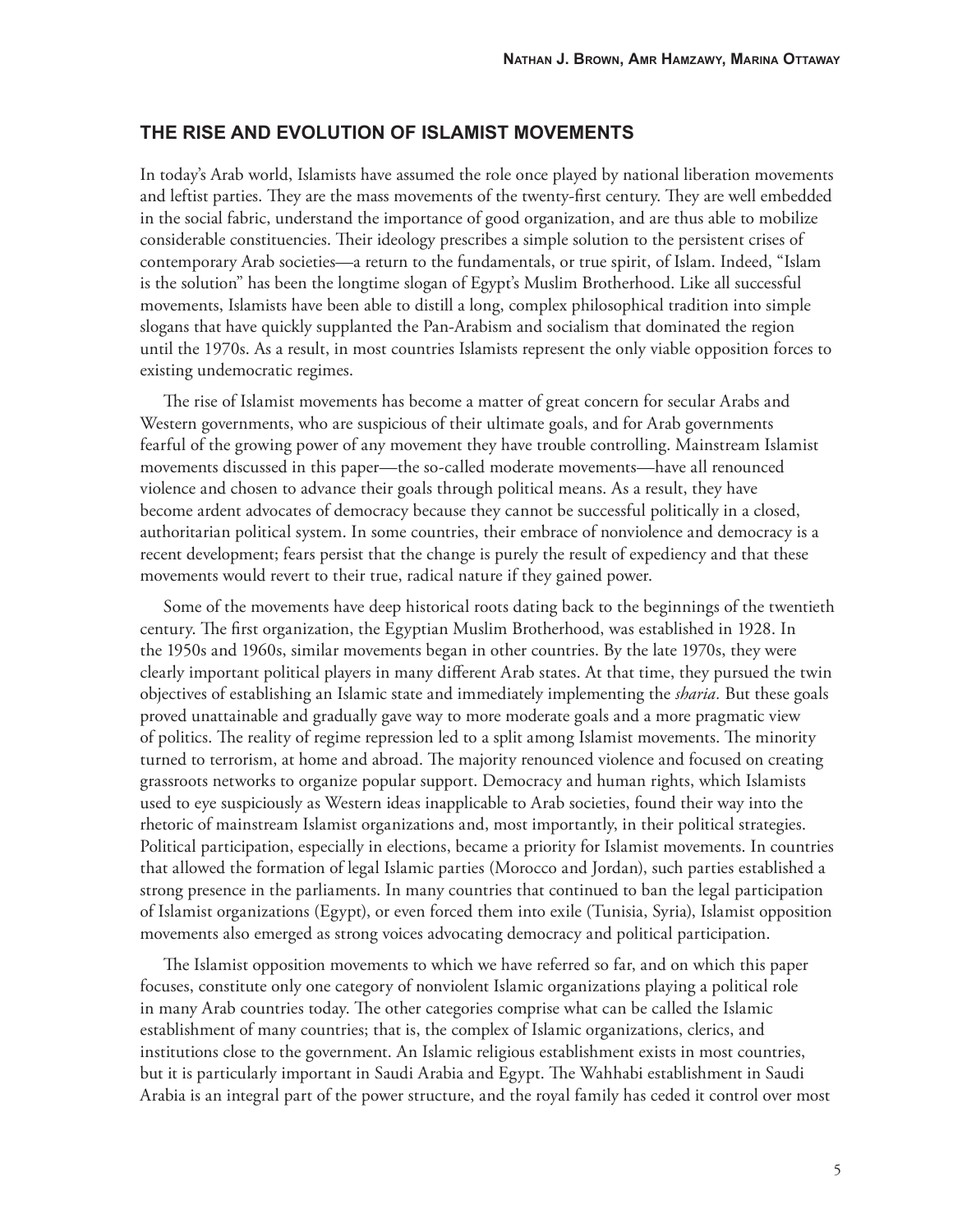social and educational issues, to the point where it is virtually impossible in the country for a child to attend a nonreligious school or for a woman to enjoy even a minimum level of personal freedom away from the tutelage of the family. The religious establishment in Egypt is equally powerful. The official religious institutions of Egypt, centering around Al-Azhar University, have expanded their influence in the last decade, exercise censorship on publications, and have contributed to making Egypt a socially more conservative society than it had been for a long time. No matter how powerful, however, the official Islamic institutions of Arab countries have so far not been a source of political change. Rather, they have been content to leave the political sphere to the government, extending their influence on the social sphere instead. The rise of moderate, nonviolent Islamist movements seeking a role in the political sphere while also extending their influence on the social sphere is thus a challenge to both governments and Islamic establishments, although there are some indications that religious establishments and Islamist parties are beginning to draw closer in some countries.

# **THE PERSISTENCE OF AMBIGUITY**

Regional and international developments after September 11, 2001, have helped consolidate liberal trends in the Islamist spectrum, both because the movements themselves are not immune to the new discourse about democracy permeating the Arab world and because most authoritarian governments in the region have felt pressure to introduce a modicum of reforms, thus creating greater opportunities for political participation.

Nevertheless, even the most moderate Islamist organizations have not turned their back completely to their ideological beginnings. Within all organizations there remain tensions between the old goals of creating Islamic states and enacting uncompromising versions of the *sharia* and the new goal of becoming influential players in a pluralistic, democratic system. The outcome of these tensions is a great deal of ambiguity on a number of issues—the gray zones. This ambiguity is manifested both in the rhetorical statements of Islamist organizations and in their political actions. The platforms of legal Islamist parties in Morocco and Jordan, for example, accept political pluralism, but only within the framework of an ill-defined Islamic *marji`iyya* (framework or reference). The Egyptian Muslim Brotherhood calls for full-fledged democratic reforms but remains reluctant to endorse equal rights for Copts, Egypt's native Christian minority. Kuwaiti Islamists have been active in the parliament since the 1980s, but the majority worked for many years to block women's right to vote based on their interpretation of the *sharia*. The existence of numerous gray zones creates legitimate doubts whether Islamist movements might be advocating democracy for purely instrumental reasons—as a means to gain power in order to create an authoritarian Islamist state. It also provides incumbent regimes that do not want reform with a ready-made excuse to ban the political participation by Islamist organizations, which are their most powerful opponents.

# **THE CAUSES OF AMBIGUITY**

The persistence of gray zones in the thinking and policies of Islamist movements cannot be dismissed simply as a temporary consequence of the rapid but still incomplete change these movements have been experiencing. Rather, the ambiguity has deeper, more complex roots, including the dual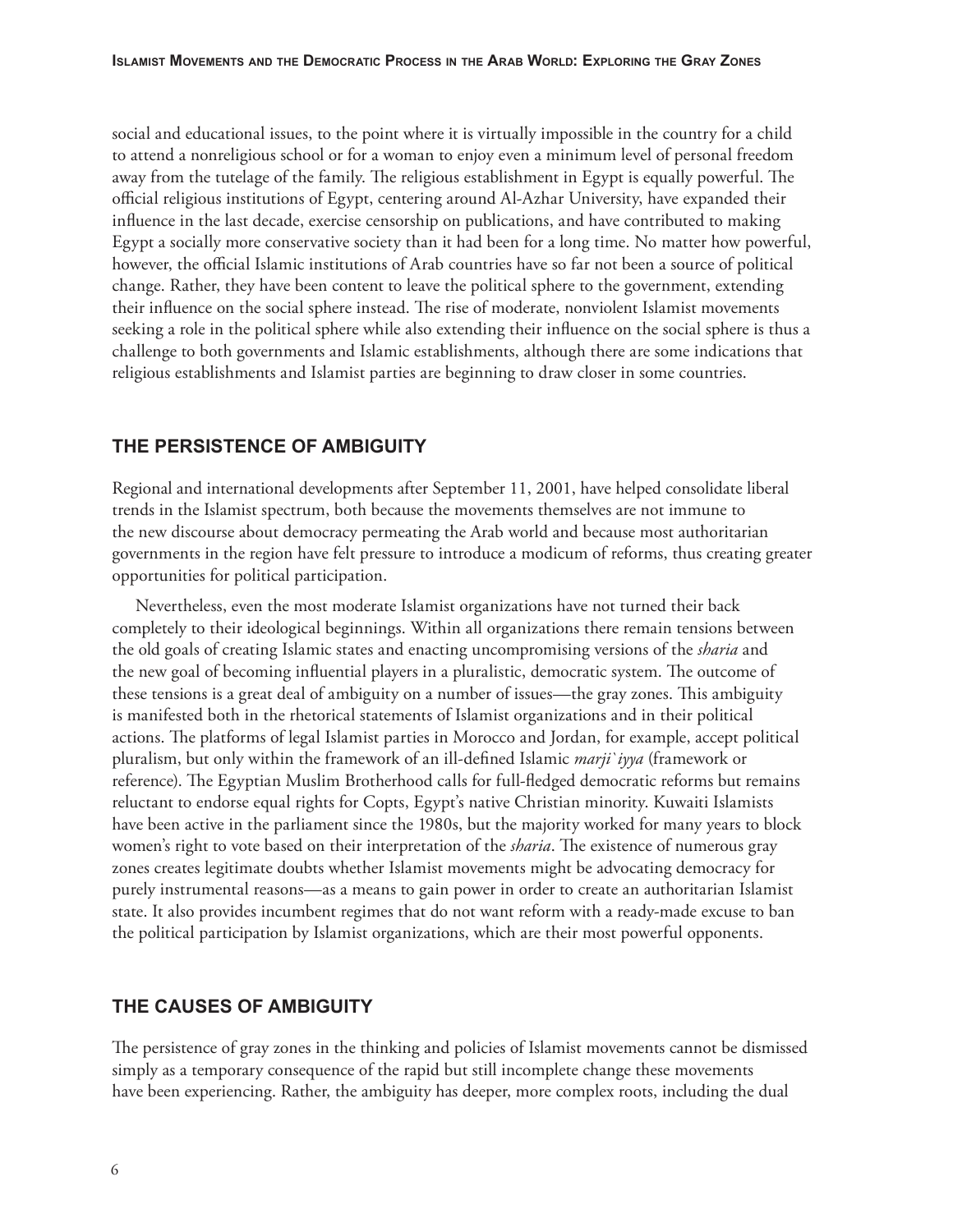character of these movements as political and religious organizations, the rise of a new generation of activists, and the contradictions of the broader sociopolitical context of the countries where they operate. As a result, there is no guarantee that time will automatically lead to the elimination of the gray zones and that nonviolent Islamic organizations will continue to evolve in a liberal direction. Rather, the outcome is still uncertain, and it will be determined by how the political situation evolves in each country.

Islamist movements are not simply political actors; they are also religious organizations committed to spreading a body of beliefs and practices. This is particularly true for those movements that are not allowed to form legal political parties and are thus forced to pursue their political role and their religious mission under the same organizational umbrella. As political organizations, Islamist movements face an imperative to be flexible and pragmatic. As religious organizations, however, they are more inclined to use the dogmatic, absolutist language of the preacher and to focus on moral issues of good and evil that do not lend themselves to nuance and democratic bargaining. Responding to the religious imperative, Islamist parliamentarians devote much attention to issues such as separation between the sexes in public spaces or conformity of arts and literature with Islam, sometimes neglecting urgent political and socioeconomic matters. Inevitably, this focus strengthens the reputation of Islamist movements as conservative, even retrograde, forces trapped in illiberal stances regarding women and freedom of expression.

Movements that combine missionary and political activities in one institutional structure take particularly ambiguous stances for fear of undermining their credibility with either their religious followers or their political constituents. Conscious of the danger of pursuing two conflicting agendas simultaneously, the Moroccan PJD and the Jordanian Islamic Action Front became purely political organizations, leaving religious activities to the Moroccan Reform and Renewal Movement and the Muslim Brotherhood in Morocco and Jordan respectively. The Muslim Brotherhood in Egypt cannot move in a similar direction because the Mubarak regime has made it amply clear that no Islamic party will be allowed to register. In fact, the moderately Islamist and purely political Al-Wasat Party has been denied the right to register several times already. The Brotherhood therefore excludes non-Muslims from its ranks and maintains an overall purely religious structure. Its head is not simply a president or chairman; he is, rather, *al-murshid al-'amm* (general guide), and members of the Brotherhood vie with each other in public to ritually kiss his hand.

Islamist movements harbor different generations of activists, who turned to political activities in different periods and under strikingly different circumstances. Older activists entered politics under conditions of open and even brutal repression. In Egypt, the older generation of Muslim Brothers experienced both the repression of the Nasser regime and the mass arrests that followed President Anwar Sadat's assassination in 1981. The older generation of Islamist activists in Algeria, Tunisia, and Syria was forced into exile. Not surprisingly, members of this generation tend to be skeptical about the prospects of their movements' participation in open, legal political activity. Years or even decades of underground activities and constant regime repression have engendered among them a secretive and suspicious mentality, the mirror image of that of the security forces, the *mukhabarat,* that have been hunting them down. Younger activists grew up politically in a climate that, while by no means free and democratic, afforded them somewhat more political space. As a result, they are more daring in weighing potential strategies and far more eager to play politics by participating in elections. Furthermore, younger activists, understandably resentful of the continuing top-down authoritarian control exercised by their elders within the organizations, have come to favor more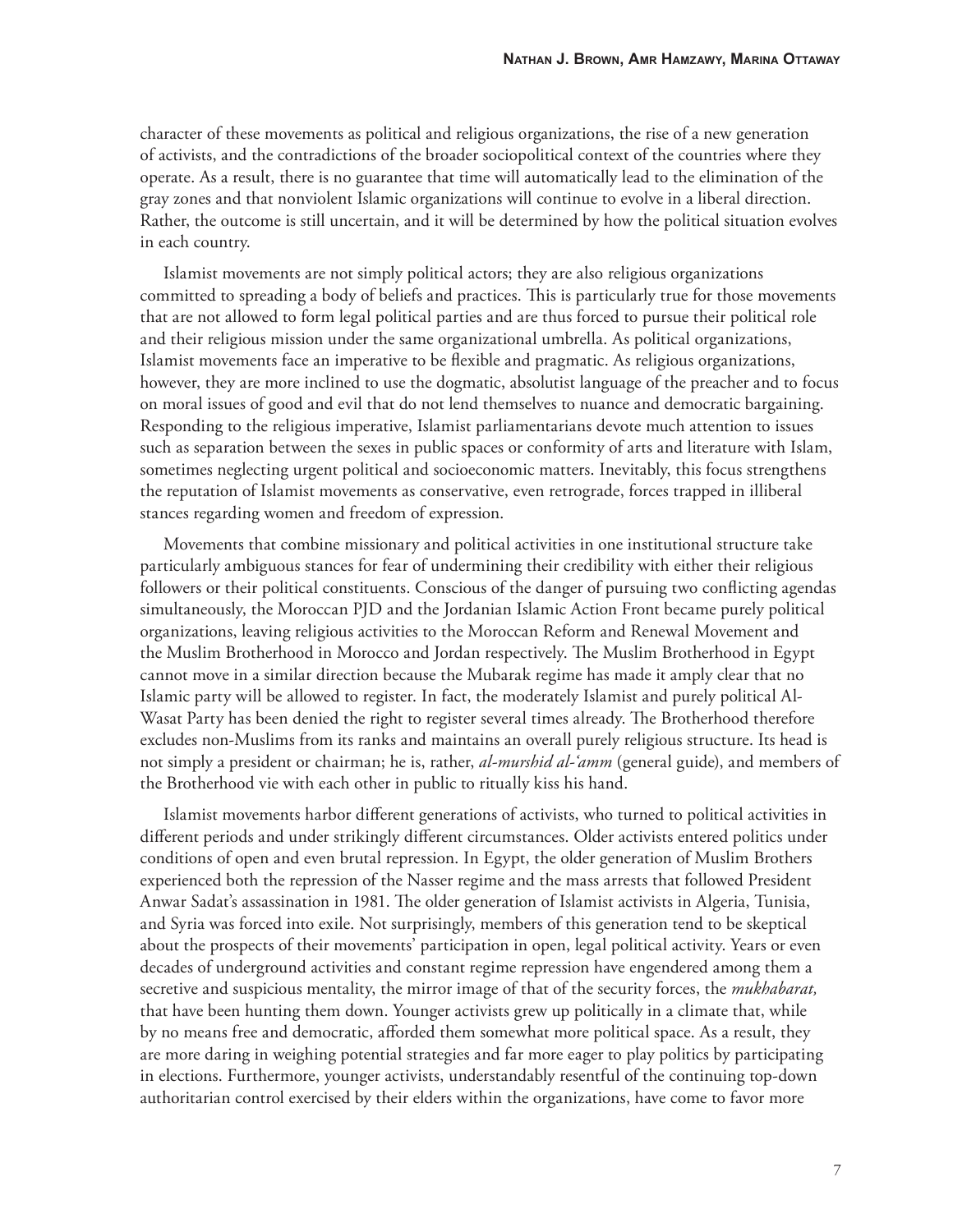participatory internal decision making and, by extension, more participatory politics in general. Some movements have been paralyzed at times by intergenerational tensions, or even split as a result. Both the Egyptian Wasat Party and the Kuwaiti Islamic Constitutional Movement came into being when younger, more liberal activists walked away from rigid organizations that they could not reform. The ideological tensions within some movements are a consequence of these generational power struggles.

The social context also encourages ambiguity. The last three decades have witnessed a conservative turn in many Arab societies, often referred to as the "Islamic Awakening." Islamist organizations have been both cause and consequence of this Islamic awakening, which was often encouraged by governments seeking to combat the appeal of leftists' ideas and by religious establishments eager to increase their influence over society. Since the 1970s, the ideas of religious purity and moral politics—in contrast to the corruption of existing regimes—have been part of this awakening. Slogans such as "Islam is the Solution" and "The Quran is our Constitution" have proven effective in mobilizing broad segments of Arab populations. This leaves Islamist organizations in a quandary. To be effective political players, they need to be flexible and pragmatic, as argued by proponents of the liberal trend. But pragmatism can alienate core constituencies that respond to the message of purity and morality. Ambiguity offers these movements a way out of the dilemma.

The persistence of the gray zones is also a reflection of problems that exist in the broader political context. Opposition forces in authoritarian or semiauthoritarian countries have little incentive to take clear-cut positions that could incur the government's ire. Maintaining ambiguous positions is a defense mechanism used by both Islamist and non-Islamist opposition forces. Furthermore, organizations that are not allowed to participate in the normal politics of their countries have no incentive to continue evolving to adapt to changing circumstances. Tunisian and Algerian Islamists have hardly developed their rhetoric and strategies since the early 1990s. Their ambivalences regarding issues such as pluralism (Tunisian Nahda Party) and renouncing violence (Algerian FIS) are by far greater than in other movements. Frozen in exile, they have degenerated into isolated debating circles and are beginning to lose sight of the changing realities of their societies.

# **THE GRAY ZONES**

In discussions with skeptical liberals probing their commitment to democracy and human rights, mainstream Islamist movements often assert that the differences between their ideas and those of their interlocutors are minor, hinging at most on a few points. But these few points, the gray zones where the thinking of Islamists is ambiguous, are crucial; depending on how the ambiguities are resolved, Islamists could emerge as supporters of liberal democracy or advocates of theocracy.

#### **Islamic Law**

All Islamist movements call for the "application of the Islamic sharia." Indeed, it would be difficult Islamic law is not a single, well-defined legal code contained between the two covers of a book, but to qualify a movement as Islamist if its platform did not include the implementation of the *sharia*. a complex body of rules and interpretations that spans many centuries and follows different schools. Despite this emphasis on the *sharia*, Islamist movements still have much maneuvering room because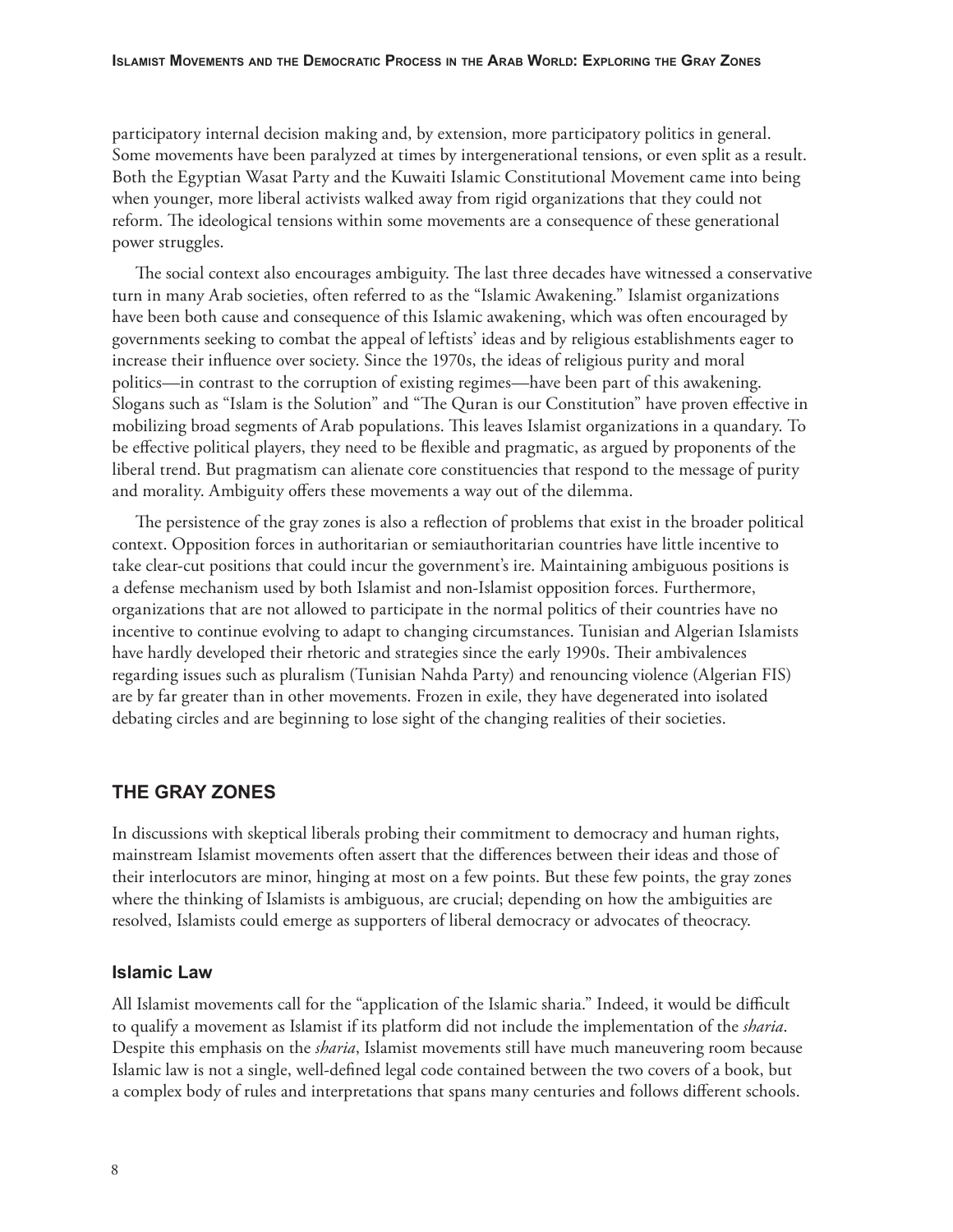Furthermore, the *sharia* is unlikely to ever be the only source of law in the Middle East. All Arab legal systems borrow heavily from non-Muslim sources for most of their laws, and their courts are generally structured on European civil-law models. Attempting to build a legal system drawn completely, or even primarily, from traditional Islamic models would be an extremely dramatic change; indeed, according to many historians and legal scholars, such a system may never have fully existed. But few Islamist movements have staked such an ambitious position. The idea of the "application of the Islamic sharia" is perhaps the most significant gray zone in the thinking of Islamist movements.

There is little disagreement over constitutional provisions that declare Islam the state religion. Debates on whether the constitution should declare Islam to be a source of legislation or even "the chief source" of legislation can be fierce but, thus far, it does not seem to make much difference how the issue is solved. Most Arab constitutions include provisions declaring some official role for the *sharia* without a significant impact on the content of the law.

The demand of Islamist organizations, including the official Islamic establishment, that all law codes be reviewed to bring them in line with Islamic legal provisions creates a great deal of concern among non-Islamists, but such calls have not had much impact, either. Committees to Islamicize the legal order have been formed in some countries, such as Egypt and Kuwait. The formation of such committees often represents a rare point of government-Islamist collaboration, but in most countries their work has been so slow and governments so dilatory in acting on their recommendations that almost no change has taken place. Following a pattern all countries would recognize, the creation of a committee has simply served to bury the issue and defer conflict, rather than to resolve it.

Debates about so-called "laws with beards"—laws specifically addressing Islamists' concerns—vary surprisingly from country to country. What may seem essential to Islamists in one society may seem of secondary importance in another. For instance, sale of alcohol is legal in some countries, sharply restricted in others, and banned completely in yet others. In earlier generations, there were often some arguments regarding alcohol, and there is no doubt that most Islamists find its presence noxious. Yet alcohol-related legislation has rarely emerged as a priority issue for mainstream movements in the legislative arena in recent years. Criminal penalties, though often taken to be symptomatic of a perceived harshness in Islamic law, are only very rarely major issues for public debates. While no Islamist movement can repudiate Islamic criminal law, in most countries the mainstream actors simply do not press the matter.

The issue of who has the right to legislate, and under whose authority, is perhaps a most fundamental point of divergence between Islamists and non-Islamists. In a truly strict interpretation of what implementing the *sharia* means, enacting laws is not to be the prerogative of freely elected parliaments deriving their authority from the voters, but that of jurisprudents interpreting the word of God—a position which is of course anathema to non-Islamists. Islamic jurists have, of course, generally recognized that governing always involves making policy for areas that, as some current Islamists phrase it, are "beneath the dignity" of the *sharia*. Yet while rulers are thus allowed to issue some law-like regulations, these must not be accorded the same status—nor can they violate—the provisions of the *sharia*.

In practice, some Islamist movements, such as those in Morocco and Egypt, have recently cast their call for Islamic law in more flexible—though quite vague—terms; they are willing to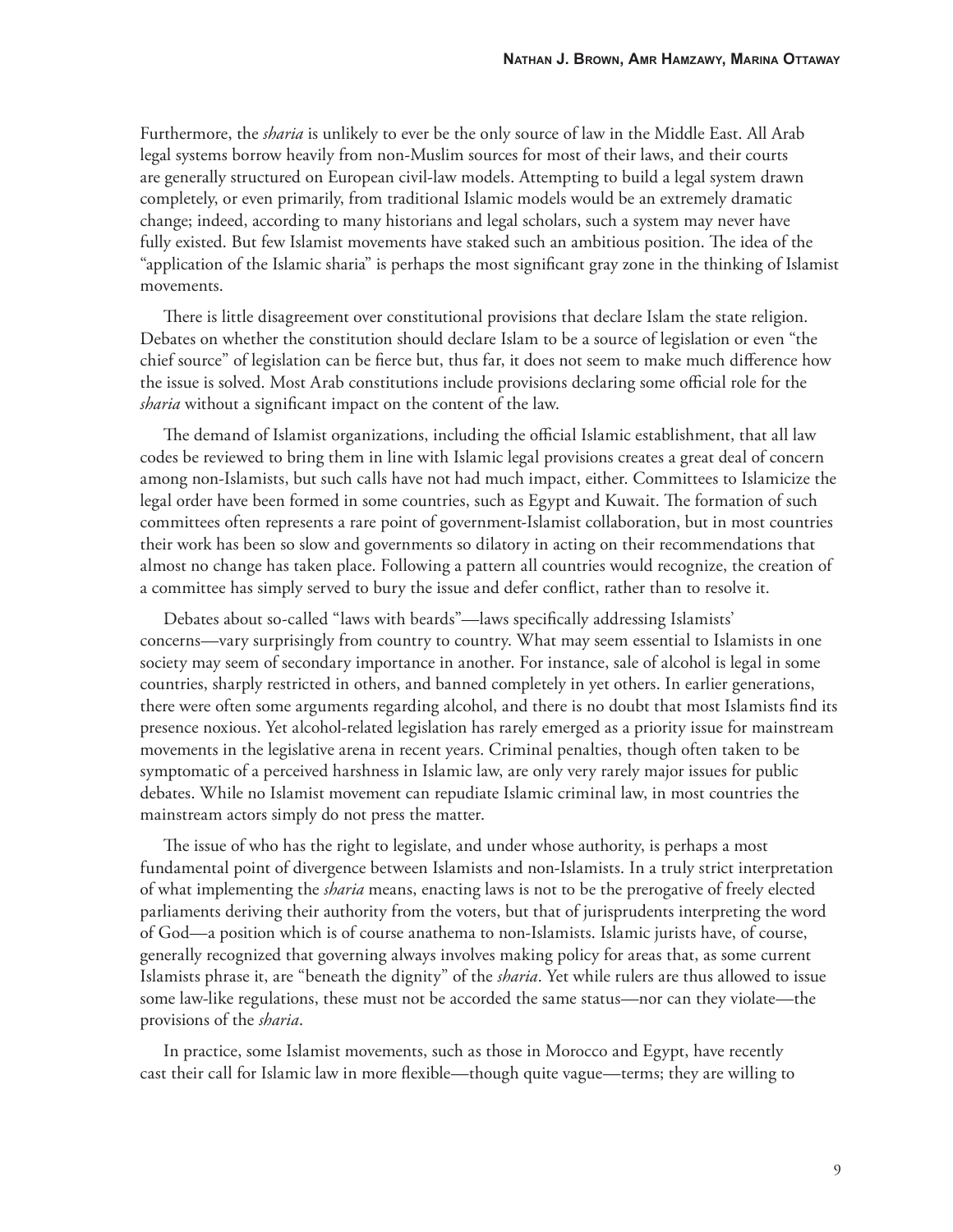accept that law is to be legislated through the normal parliamentary process but argue that Islamic authorities must be consulted and that the law should draw in part from an Islamic *marji`iya* (frame of reference or authority). Movements taking this position do not insist that law draws exclusively on Islamic sources but only argue that such sources, where available, should be incorporated into the debate. This formulation is perhaps the friendliest one to democratic politics since it does not require that any particular standard be met and allows democratic bargaining over the content of legislation, insisting only that Islamist movements be invited to join the bargaining process. This is not a view unanimously shared by all mainstream Islamists.

It is important to underline here that the issue of implementing *sharia* is so fundamental to Middle East culture that even opponents of Islamist movements rarely dare to directly criticize the call to apply Islamic law; secularism is not a stance likely to attract much political support in the region. Instead, representatives of non-Islamist movements advocate "new thinking" or more modern interpretations of Islamic law, often calling for a revival of *ijtihad,* meaning the independent reasoning by religious scholars or by Muslims generally. The revival of *ijtihad*, they argue, is particularly urgent because of the number of new issues that arise today that cannot easily be addressed by older rulings. In turn, Islamist leaders who want to appear moderate and reasonable often claim that their own interpretations are not rigid and boast about the "new thinking" characterizing their approaches to law. Such general discussions by Islamists and non-Islamists alike do very little to clarify the issues. Islamist movements have never closed the door of *ijtihad*. On the contrary, since they first arose in the first half of the twentieth century they have used it freely to justify their positions. More broadly, Muslims have been awash in new thinking for several generations. The issue is not whether new interpretations are permissible but who may develop them, how they may be derived, and how far they can go. All these issues fall into a vast gray area of fundamental importance.

# **The Use of Violence**

Most governments in the Arab world balk at treating Islamist movements as legitimate political actors, accusing them of harboring violent and revolutionary tendencies. The claim by moderate Islamists that they are committed to nonviolent change is often dismissed by incumbent regimes and secular opposition forces as a tactical maneuver; Islamists, it is often claimed, want to take advantage of any democratic mechanism available in order to win power, but they are ready to turn to violence if democracy does not deliver what they want.

On one level, this charge is unfair. Most of the region's electorally oriented major Islamist movements have never been involved in violent political activities or have repudiated them if they were. And, as they are quick to point out, Islamists are far more likely to be victims rather than perpetrators of political violence, with regimes like Egypt's and Tunisia's unleashing their tough security forces against even moderate Islamist opponents. Secular opposition movements have generally been timid in denouncing violent and repressive measures against Islamists. In this sense, it is the large Islamic movements that would seem to need protection from state violence, not the state that needs protection from the Islamists. There are, to be sure, Islamist movements that retain armed wings for use in a domestic context. While these movements are excluded from this analysis, it should be noted that some of them (most notably Hamas and Hizbollah) claim to retain this capacity for use externally rather than internally, an issue that will be addressed below.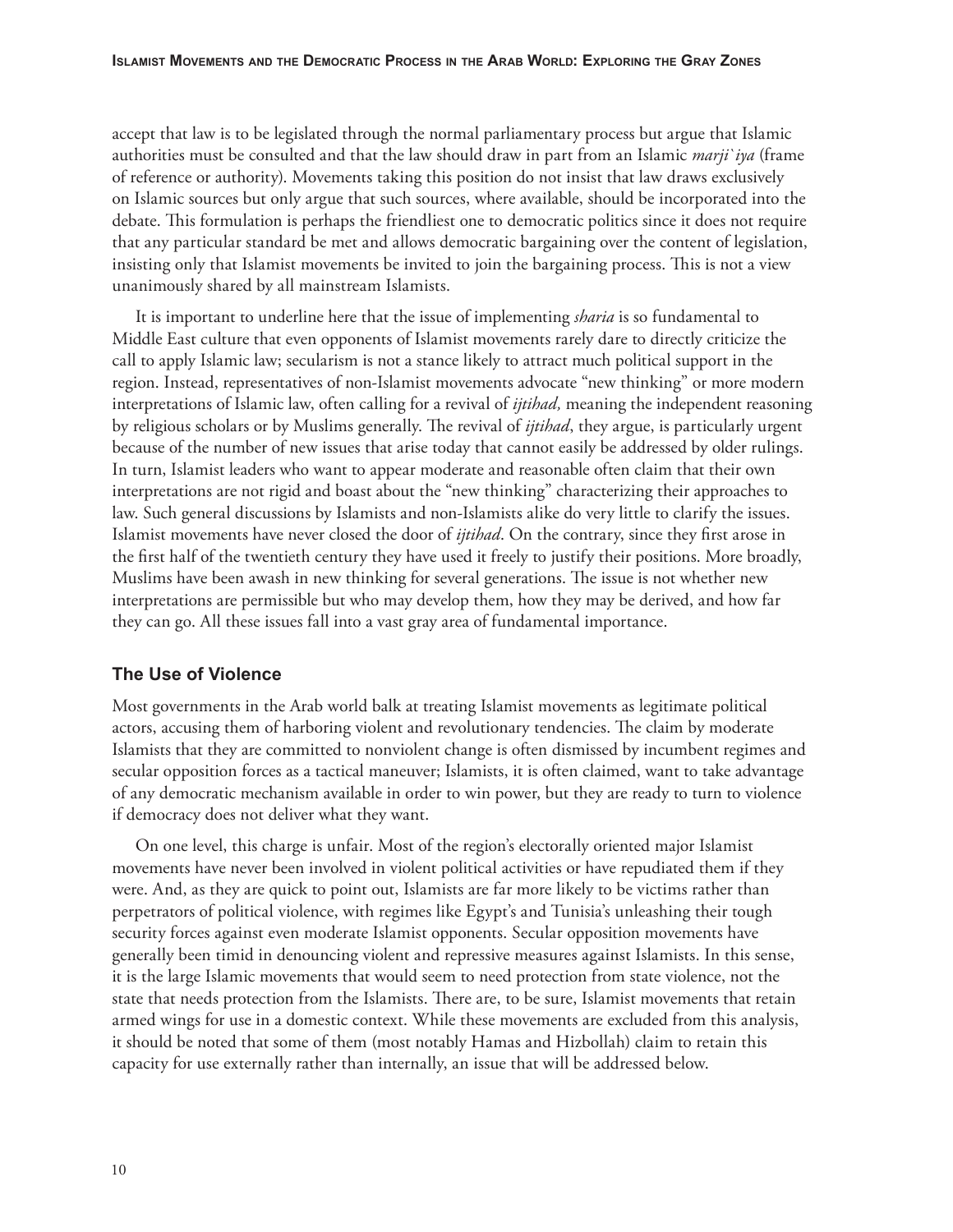On a different level, however, fears that the growing success of Islamist movements may lead to violence have some justification. Incumbent governments and non-Islamist opposition movements fear not only the intentions of the mainstream movements but also the possibility that they will engender violent offshoots. Islamist social movements owe much of their success to their links to a wide variety of associations, charitable societies, neighborhood groups, and social service organizations that they do not control directly but on whom they rely to mobilize large numbers of followers. These informal, broad-based networks may also harbor radical groups, governments worry. The fears are not totally unfounded. There is strong evidence that many of the groups that came together to form Al Qaeda in the 1990s had their roots in more mainstream movements, including those that developed on Egyptian university campuses, eventually breaking with them, deriding their timidity, and turning to violence.

In the 1970s and 1980s, several regimes experimented with a bifurcated policy toward Islamists, tolerating the mainstream movements but suppressing the radical ones. The upsurge in radical movements and the aborted electoral victory of Islamists in Algeria in 1992 led most regimes to rethink that approach. Egypt, Algeria, and Tunisia have all moved against mainstream Islamist movements; Jordan, Yemen, Palestine, and Morocco have kept a wary eye on them without becoming equally repressive.

The reactions of Islamist organizations to the more repressive environment suggest that the commitment to nonviolence by the mainstream organizations is real. Whereas the radical groups have responded by becoming even more extreme in their ideas and action, mainstream groups have not turned to violence but simply try to navigate a careful course in the new environment.

The commitment to nonviolence by mainstream Islamist movements ceases abruptly, however, when it comes to the issue of Israel and of Palestinian rights. Virtually all Islamist organizations—and some non-Islamist ones as well—believe that violence against Israel constitutes legitimate resistance, rather than terrorism. For that reason, two political organizations that believe in the importance of participation in normal electoral politics, Hamas in Palestine and Hizbollah in Lebanon, maintain armed groups and have no intention of dismantling them. Their position is widely accepted in the region. Indeed, organizations that consistently disavow violence within their own political systems condone a wide range of actions against Israeli targets (and more recently against American targets in Iraq) as legitimate resistance. Some have gone as far as condoning violence against civilians, not just attacks against military targets.

Efforts to balance commitment to nonviolence with the recognition that Palestinians have the right to resist have led some organizations to considerable ambiguity. The example of the Egyptian Muslim Brotherhood illustrates both how much mainstream movements have committed to nonviolence yet how difficult it still is for them to apply the idea to the Israeli issue. Half a century ago, the Muslim Brotherhood did not hesitate to undertake armed action against Israel and against British troops in the Suez Canal zone. In recent years, the Brotherhood has only offered verbal and sometimes financial support for Palestinian groups. In a recent interview, the Brotherhood's Supreme Guide even stated that the movement would respect Egypt's international agreements, implicitly recognizing the peace treaty with Israel. But in the same period, another leading official of the organization spoke of the need to prepare for *jihad* with the "enemy in the east"—Israel.

It is clear that the movements take advantage of the fact they do not hold political power to craft positions that simultaneously draw on popular sentiments against Israel without advocating paths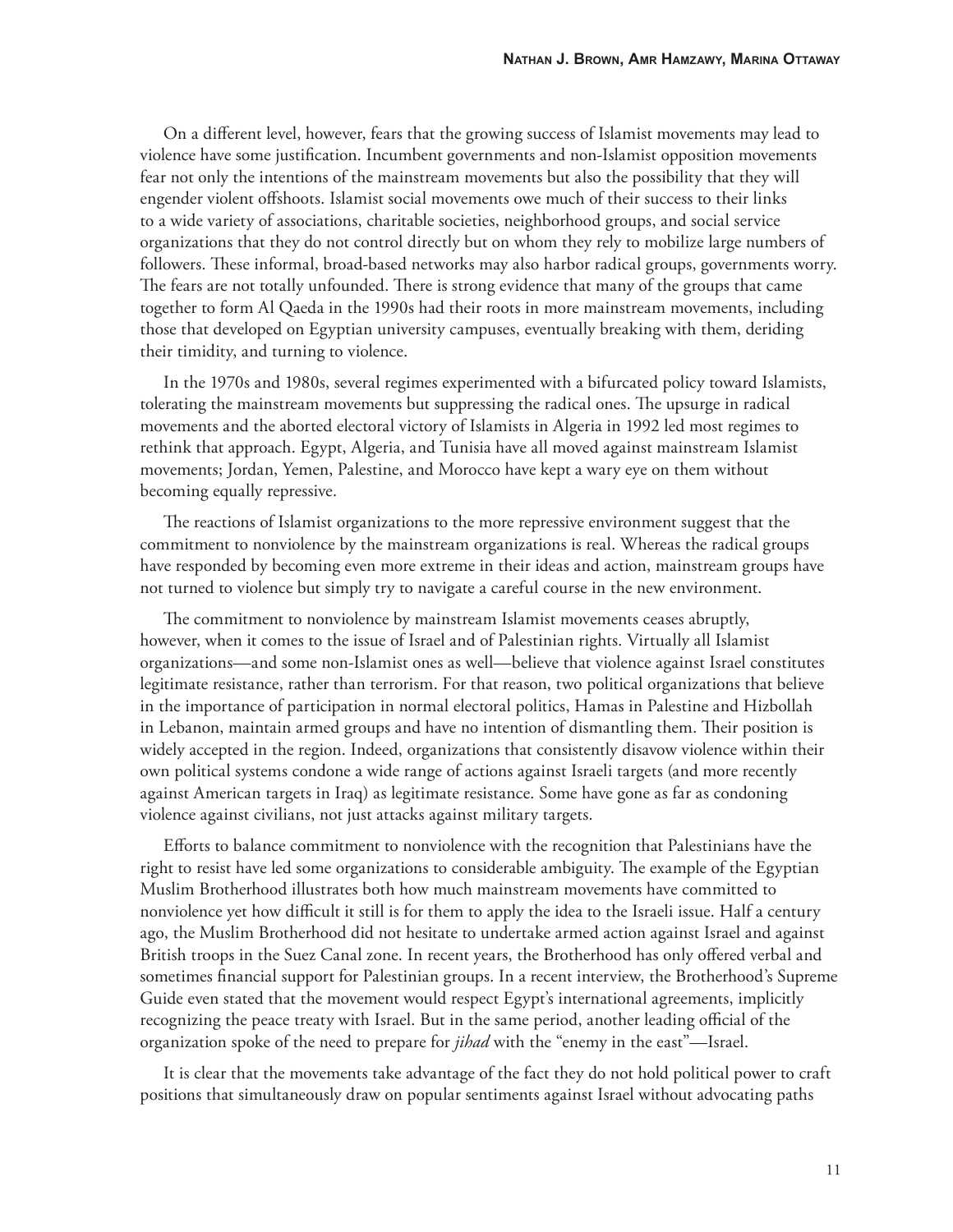that strike their audiences as potentially disastrous or wholly irresponsible. The sympathy of the movements for the Palestinian cause is clearly deeply felt and cast in largely religious terms, but it is far less clear what steps Islamists in power would actually take.

The positions of Hamas and Hizbollah are extreme manifestations of the same ambiguity. Neither group threatens to use violence to gain power domestically; for that, they turn to the ballot box. Both, however, claim the right to resist an external enemy—Israel. And their positions are often broadly popular and not simply supported by their core constituencies.

The issue of Israel and Palestine is likely to keep Islamist groups in the gray zone on the issue of violence for the foreseeable future. It is exceedingly difficult for organizations seeking popular support in a region where pro-Palestinian and anti-Israeli sentiments run high to renounce violence in all circumstances, implicitly asserting that Palestinians do not have the right to resist occupation. But as long as mainstream Islamist groups continue to carve out exceptions concerning the use of violence or, worse, maintain armed wings, the sincerity of their commitment to political means will continue to be called into question. The electoral victory of Hamas greatly raises the salience of this issue. While all mainstream movements would very much like to see a successful Hamas-based government, they are unlikely in the short run to call publicly for more than tactical modifications in Hamas's opposition to a two-state solution.

# **Political Pluralism**

Although Islamist parties have participated peacefully in many elections and always respected their outcome, they are still accused of being inherently opposed to political pluralism. Islamist parties now compete in Morocco, Jordan, Lebanon, Kuwait, Palestine, and even Algeria, where new Islamist organizations have registered after the civil war, although the parties that almost won in 1991 are still outlawed. Such parties have also competed in elections in the Sudan during every period of democracy the country has experienced, and an Islamist party rules now, although as a result of a military coup, not of democracy. Candidates openly affiliated with Islamist organizations have also participated in elections in Egypt, Bahrain, and, at the municipal level, Saudi Arabia. Nevertheless, Arab governments systematically invoke the nightmare of bearded fanatics misusing the ballot box to capture the state and do away with democracy. Many non-Islamists share this view. These suspicions are reinforced by the ambiguities in the position of Islamist movements.

In the 1970s and 1980s, Islamists prided themselves for upholding a model of politics and society different from the Western one. They distrusted liberal democracy because it emphasized the rights of individuals rather than the welfare of the *umma*, the community. And when Islamists started participating in pluralist electoral politics, as in Jordan, Kuwait, and Egypt, they viewed participation as an instrument to gain power and thus help the community find its way back to the true spirit of Islam. In this period, marked by successive waves of populist Islamist mobilization against secular movements and liberal intellectuals, many Islamists rejected the legitimacy of secular forces or tolerated their presence resentfully. Inevitably, Islamist organizations were in turn considered illegitimate by incumbent governments and liberal organizations and suffered considerable political losses as a result. In many countries, Islamist organizations were barred from participating in normal politics.

During the 1990s, Islamists started to re-evaluate their position in order to avoid further government repression and to take advantage of the growing demand for reform in many countries. Mainstream movements not only accepted that secular forces were legitimate political actors but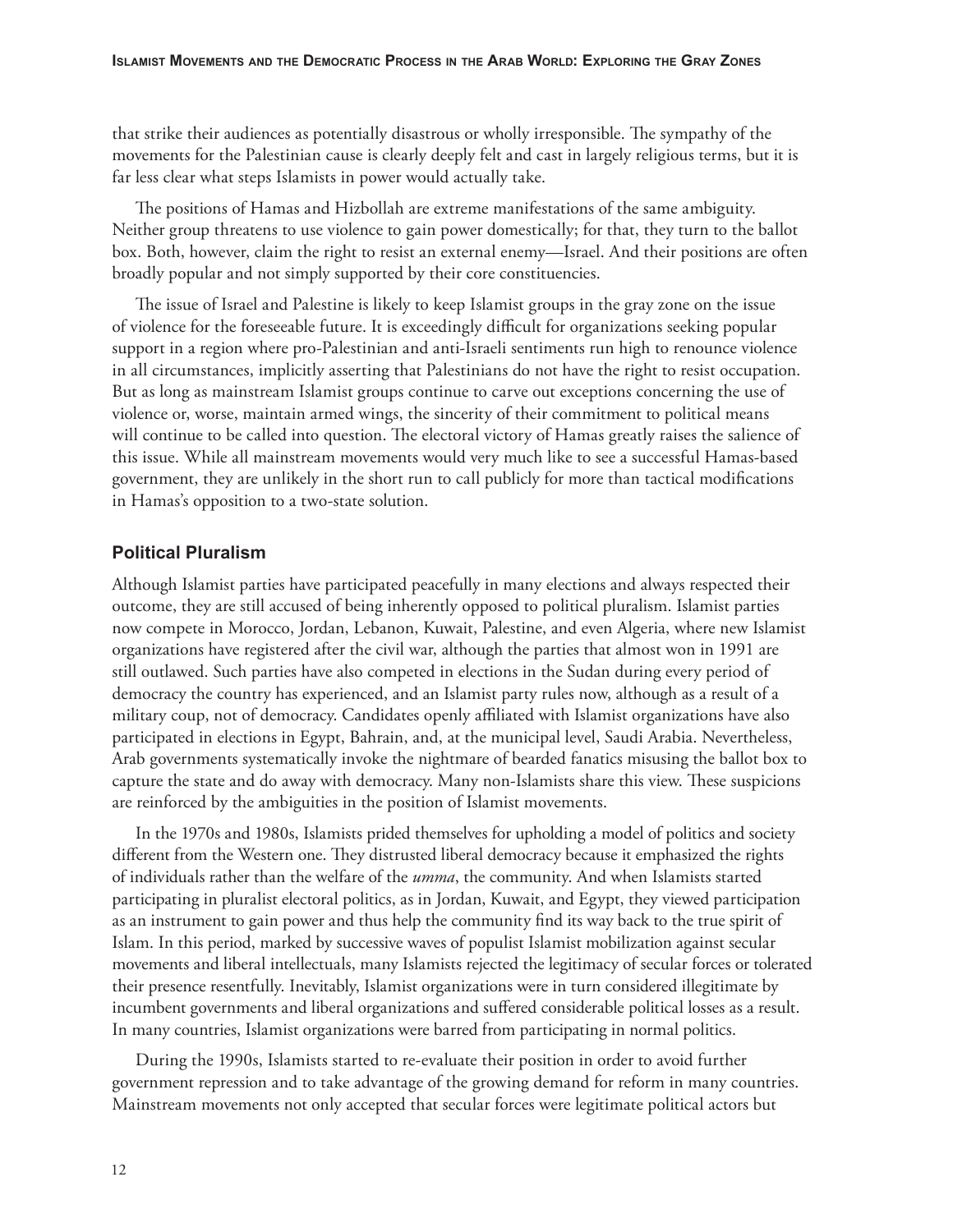started viewing them as potential allies in a battle for democratic reform Islamists would lead. Many organizations chose to set aside their differences with the secular groups on issues of ideological and policy choices, focusing instead on the shared objective of challenging the authoritarian grip of incumbent governments. As part of their new stance, Islamist organizations have embraced the new terminology of democratic politics. Transparent elections, rotation of power, and political freedoms have all become integral parts of Islamist vocabulary. Islamists also adopted some liberal human rights vocabulary, perhaps a natural development for groups subjected to harsh state repression. Indeed, they often criticized secular opposition forces not for their liberal principles but for hypocritical silence when Islamists' rights were violated.

At the same time, Islamist movements started developing sophisticated strategies to increase their credibility and appease fears of their intentions. Conscious of the vicious circle of violence perpetrated by security forces and radical Islamists precipitated by the threatened Islamists' victory in the 1991 Algerian elections, the strongest movements have deliberately curbed the scope of their political participation to limit their electoral success and avoid scaring governments into adopting repressive measures. The Moroccan PJD and the Egyptian Muslim Brotherhood decided to field candidates in fewer than 30 percent of districts in their respective countries' most recent legislative elections, thus limiting the extent of their possible success. Suspicion of these movements by the respective governments, secular parties, and international actors has not disappeared, but it is not as high as it would be had they shown less restraint. "Participation, not domination" seems to be the motto of Islamists taking part in electoral politics.

Nevertheless, two issues raise questions about the Islamists' commitment to pluralism: the constant references by even the most liberal among them to the Islamic *marji`iya* and their seeming reluctance to embrace tolerance for all viewpoints. In discussing their political views, Islamists invariably profess to share the same values as liberals on everything, from women's participation to diplomatic relations with Israel, as long as everything is handled "within the framework of Islamic principles" and "in accordance with the true interests of the community." This raises important questions. Would Islamist movements be willing to abide by democratically reached decisions if they did not fi t within the proper Islamic *marji`iya*? Would the leaders be willing to stand up to their more ideological followers and defend the legitimacy of views other than their own? Are they willing to accept that while Islam is one solution—the best even—it is not the only solution?

These questions would acquire enormous importance if Islamists participated in government or acquired enough power to influence policy decisions, as has happened in Palestine and may very well happen in Morocco with the next parliamentary elections. There are some encouraging signs of growing Islamist acceptance of non-Islamist solutions but also some discouraging signs of intolerance. On the positive side, the PJD participated in the negotiations for the new Moroccan Family Code of 2003 and accepted its provisions, although they do not bear a clearly Islamist stamp. The party's leadership defended its position by arguing that the code had been adopted through a democratic process and had to be respected, thus extending the concept of Islamic *marji`iya* to encompass all decisions reached democratically (although the PJD also argues that for the same reason liberal parties should accept criminal laws that sentence people to amputation of limbs or stoning, if such laws were democratically enacted). The Egyptian Muslim Brotherhood, however, still takes a much narrower approach. Its electoral slogan "Islam is the Solution" did not suggest tolerance of other views, causing consternation among secular forces, particularly among Copts. The Brotherhood tried to minimize the damage after the elections by inviting other groups to participate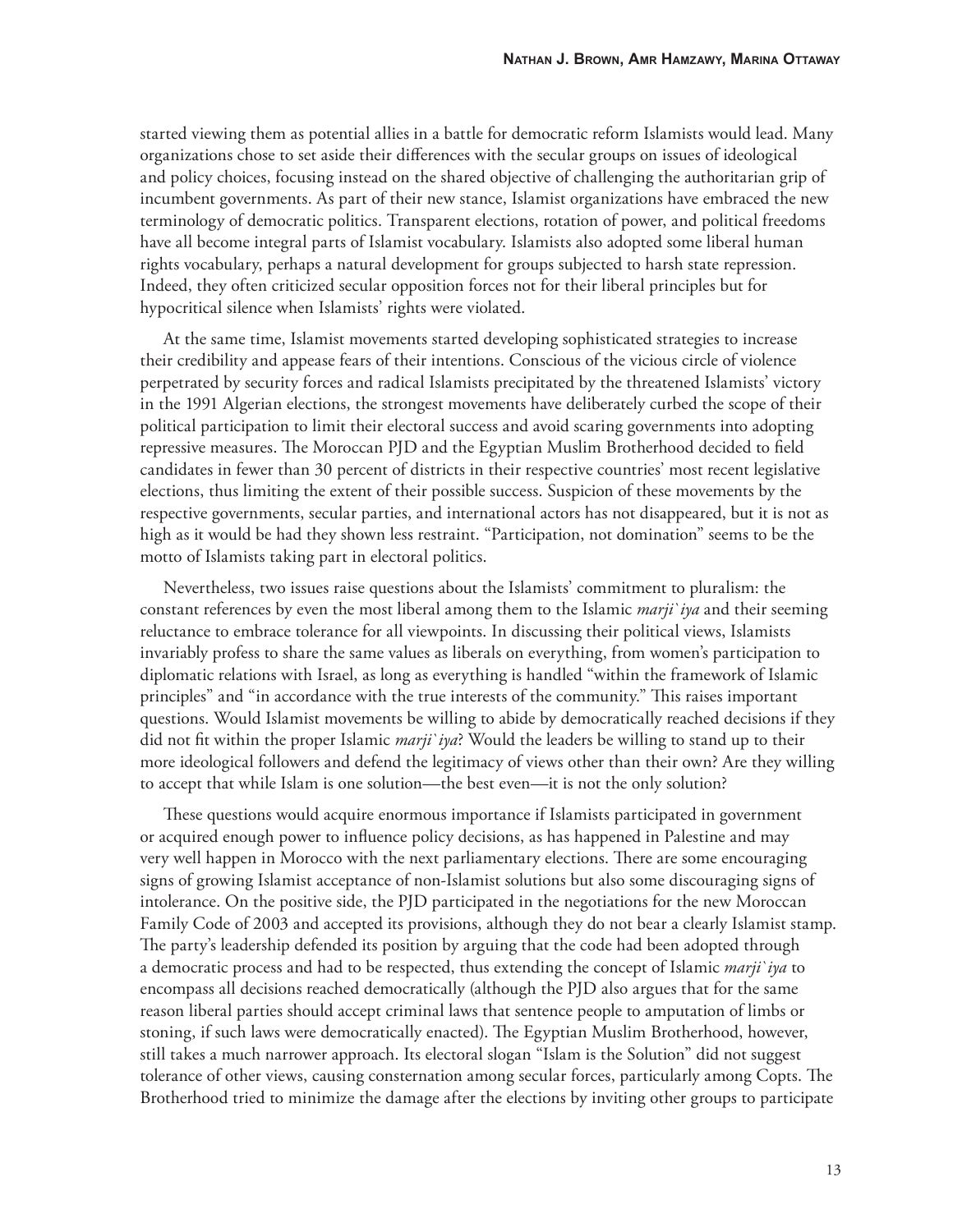in a dialogue, but the invitation failed to dispel doubts and generate confidence. Dialogue has started taking place, but at a very leisurely pace.

It is unlikely that Islamist organizations will succeed in removing doubts about the limits of their tolerance as long as they have both a political and a religious agenda. At present, they can be tolerant and conciliatory in their political capacity yet still preach the absolute truth and rightness of Islam. Christian democratic parties in Europe have demonstrated that it is possible for parties that subscribe to a particular creed to distance themselves from religious dogma sufficiently to gain credibility as genuinely democratic parties. Even the most liberal Islamist parties have not reached that point at this time. As a result, the belief persists that if Islamists were to win power by the democratic means they advocate as political organizations, they would impose on their country the solutions they preach as religious organizations.

#### **Civil and Political Rights**

Islamist parties that seek power through the political process are ardent advocates of civil and political rights and liberties, insisting on freedom of speech, religion, and association—within the Islamic *marji`iya*, of course. To many liberals, this has the threatening ring of Orwellian new-speak. Most Arab liberals are willing to accept a degree of restriction to civil and political liberties to prevent open criticism of Islam and sacred symbols. They worry, however, that under an Islamist regime restrictions would become extensive rather than minimalist, not only preventing unrestrained attacks on the religion rejected by the overwhelming majority of people in the region, but also barring any interpretation of Islam other than the one favored by a particular group.

A major problem concerning the Islamists' attitude toward civil and political liberties is the tendency among Islamists to subordinate the rights of individuals to the good of the community. The tendency is manifested in several ways. At the philosophical level, Islamists have trouble accepting the unfettered freedom of individuals to choose for themselves because they believe that the community has a common interest that overrides that of individuals. Islamists concede that there can be disagreement about what the interest of the community is but find it difficult to accept that every individual is entitled to his separate version of the good. Fear of dividing the community also leads Islamists to reject partisanship, at least in principle.

In practice, however, Islamist movements that have entered the political arena have already accepted partisanship and pluralism, making their philosophical stand moot. But problems still arise over civil and political rights. There are sometimes strong incentives for Islamist movements to launch strong attacks on certain forms of expression. Islamist movements often clash with liberals on issues of religious freedom when that becomes an effective tactic for mobilizing supporters or isolating opponents. In some societies, such as in Kuwait, Islamist leaders have often criticized individual intellectuals or officials who have endorsed a practice deemed non-Islamic. The aim is often not simply to defend a society against a perceived evil but to outflank their political adversaries by forcing a controversy on an issue—such as a risqué television program or a seemingly scandalous book—where they are likely to garner public sympathy. This is the sort of maneuver that should be very familiar to those who live in democratic societies, but it can be deployed to illiberal ends.

Doubts about the Islamists' true commitment to respect civil and political rights and liberties are particularly intense concerning women's rights and the rights of religious minorities.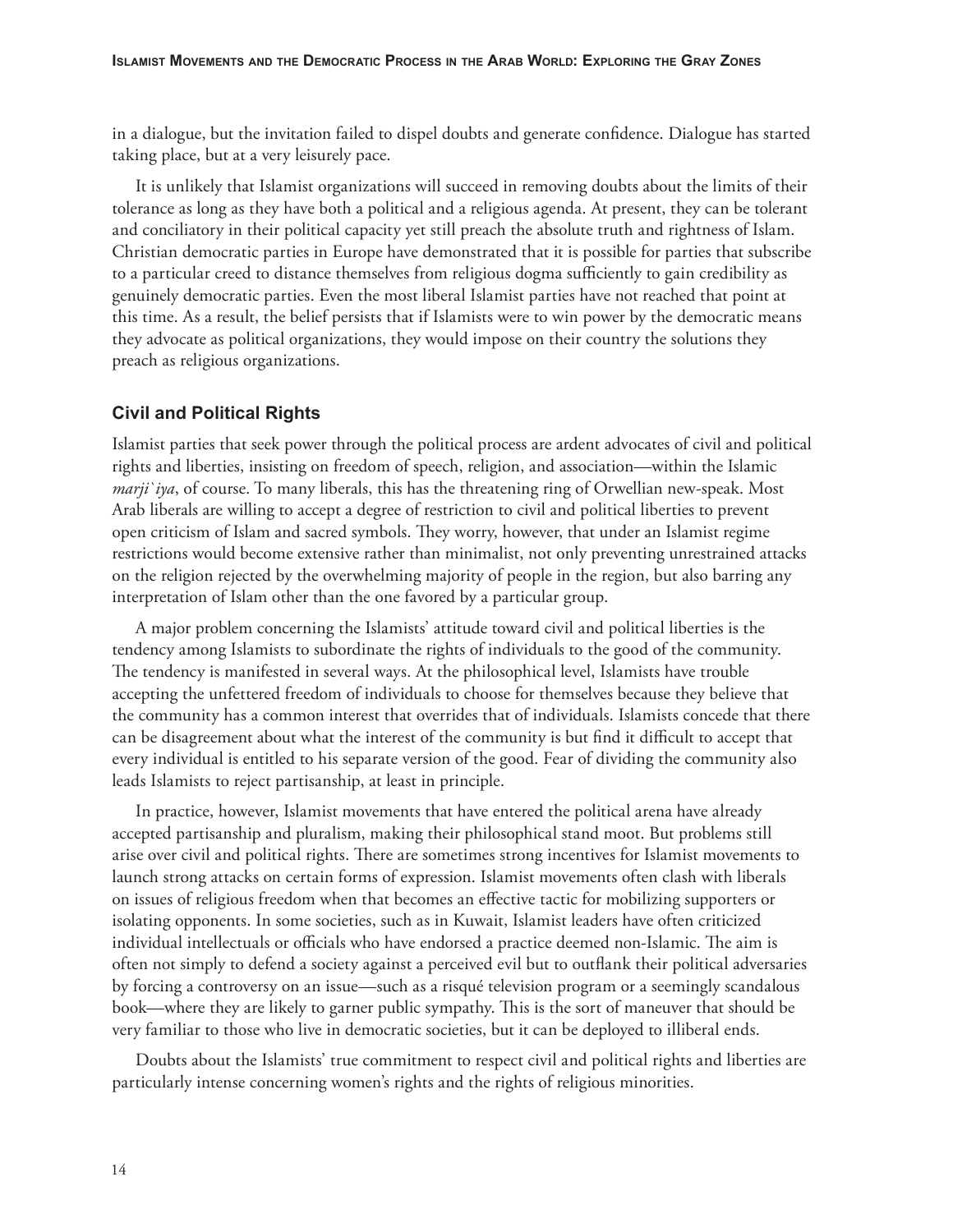#### **The Rights of Women**

The issue of women's rights and women's equality is extremely contentious, dividing Islamists and non-Islamists. Islamists are accused of intending to deprive women of civil and political rights; remove women from public life; treat them as minors, forever under the tutelage of a male family member; and impose restrictive dress. For their part, Islamists proclaim their respect for women and their commitment to women's rights within the Islamic *marji'iya*. They claim that it is their opponents who seek to impose their views on the entire society, intruding in the intimate sphere of women's rights and personal status, harassing men and women wearing dress deemed Islamic, and blocking their access to public institutions such as schools, universities, and polling places. Nevertheless, even in this contentious area Islamists and non-Islamists are beginning to forge compromises in some countries.

In general, debates over women's rights rarely focus on issues of political participation. By and large Islamist parties have not fought hard to keep women from exercising their political rights. Social customs and male prejudice, to be sure, still keep most women away from public life. As a result, women's presence in high-level government posts and parliaments is extremely limited and usually the result of deliberate affirmative action initiatives. But almost all Arab countries that hold some kind of elections extend the franchise to women as well. And several assign a quota of parliamentary seats to women. Outside of the Arabian Peninsula, these steps are not very controversial. Inside the Arabian Peninsula, there is often strong opposition to women's suffrage, but there are also signs of change. In Kuwait, where Islamist parties fought a hard struggle against the vote for women, even blocking the government's efforts to extend the franchise at one point, Islamists accepted their defeat in a 2005 parliamentary vote.

Disagreement between Islamists and non-Islamists is intense when it comes to women's civil rights and in particular to personal status issues—marriage, divorce, child custody, inheritance, and the right of women to transmit citizenship to their children. In all countries of the region, such issues are ultimately based on religious law, usually as codified and approved by parliaments but sometimes adjudicated directly by judges interpreting religious texts and the writings of Islamic jurists. Especially in countries where the state has not legislated a specific formulation of Islamic law, intense debates occur over what parts of the Islamic legal tradition are to be implemented and applied. Nevertheless, there are very few advocates of a completely secular approach to family matters. Thus the contest over women's rights and personal status almost always focuses on the appropriate interpretation and application of Islamic law in areas like divorce rights, child custody and support, and enforcement of the *mahr*, a financial payment made or pledged by a groom to his bride.

Mainstream Islamist movements are beginning to move away from dogmatic positions concerning personal status laws as long as they are involved in their formulation. The Moroccan PJD, as we pointed out earlier, participated in the discussions of Morocco's new personal status law in 2003 and worked to convince its followers that the new law was democratically enacted and thus had to be accepted even if it was not based on a strict interpretation of the *sharia*. Secularists are also making concessions. In Egypt, advocates of women's rights have made a concerted effort to show the reforms they advocate are rooted in the Islamic legal tradition. They have also been willing to make some concessions on issues particularly objectionable to Islamists, thereby building a measure of consensus or at least of grudging tolerance in Islamist movements' platforms.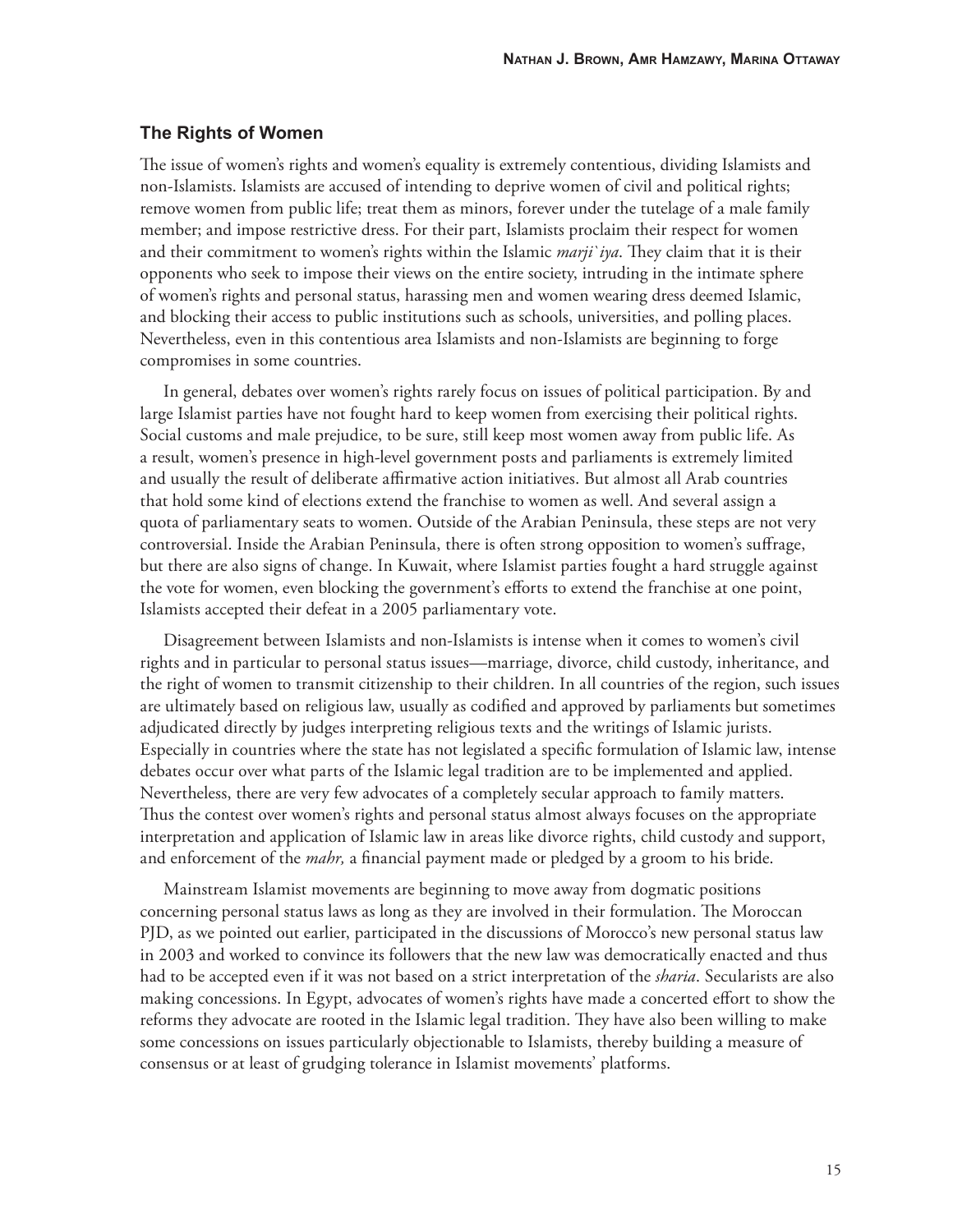The experience of Egypt and Morocco thus suggests that there is a new flexibility on the part of Islamists in opposition movements or in the religious establishment close to the government on women's issues. Examples of such flexibility in other countries are harder to find, however, largely because few have undertaken extensive reform of family status laws. Until the new flexibility of Islamists on the issue of women's civil rights can be tested more extensively, this will remain a gray area of great concern.

#### **Religious Minorities**

Given the religious homogeneity of most Arab countries, the issue of the rights of non-Muslim minorities tends to receive less attention in the region that it does in the United States. Mainstream Islamist movements believe, in theory, that Christians and followers of other monotheist religions such as Judaism should be free to organize their own affairs on issues of worship and personal status, but, in practice, this is not an issue to which they give much attention. Even in highly heterogeneous settings, such as in Lebanon and the Palestinian territories, Islamists either recognize equal rights for different religious communities, as Hizbollah does in Lebanon, or devote almost no attention to the subject in the context of broader conflicts. Egypt is the major exception; in recent years, both the Muslim Brotherhood and its moderate offshoot, the Wasat Party, have intensely debated their positions toward Egypt's native Christian minority, the Copts.

On the abstract level, the two movements regard Copts as citizens entitled to equal civil and political rights and agree that there are parts of the *sharia* that cannot be imposed on non-Muslims. However, the two organizations differ fundamentally on other issues concerning religious minorities. The Wasat Party, which defines itself as a civil party with an Islamic *marji`iya*, opens its membership to all Egyptian citizens regardless of their religion. In fact, a few Coptic intellectual figures have already joined the party. The Brotherhood, however, sees itself as a religious movement and thus excludes non-Muslims from its ranks. Similarly, the Wasat platform calls for no limits on Copts' civil and political rights, but the Brotherhood platform specifies that the head of state must be a Muslim. Furthermore, the Wasat Party acknowledges that Copts have been marginalized in Egyptian politics and calls for affirmative action, including imposing quotas in the legislative and the executive branches. The Muslim Brotherhood views such provisions with suspicion.

We have focused here on the position of Islamist movements vis-à-vis non-Muslim minorities, using the Wasat Party and Muslim Brotherhood in Egypt as examples because recent parliamentary elections there have forced these groups to take a stand on their position vis-à-vis religious minorities, so more information is available. The real battle in many other countries, however, will not be fought not on the rights of Christian minorities, which are often small and composed mainly of foreigners, but on the rights of Islamic minorities, particularly Shia in Sunni dominated countries or, more rarely, Sunnis in Shia dominated ones. In countries where the Muslim population is divided among followers of various sects, Islamist movements will face particularly difficult challenges.

The issue of religious minorities will only be resolved if Islamist movements accept the principle of universal citizenship without discrimination on the basis of creed or any other attribute. So long as Islamist movements retain their dual political-religious identity, acceptance of full equality of all groups is impossible. Religious movements cannot be open to adherents of all faiths, but democratic movements must be open to all citizens. The Islamist organizations that have gone farthest in accepting equal rights for religious minorities are, not surprisingly, purely political organizations,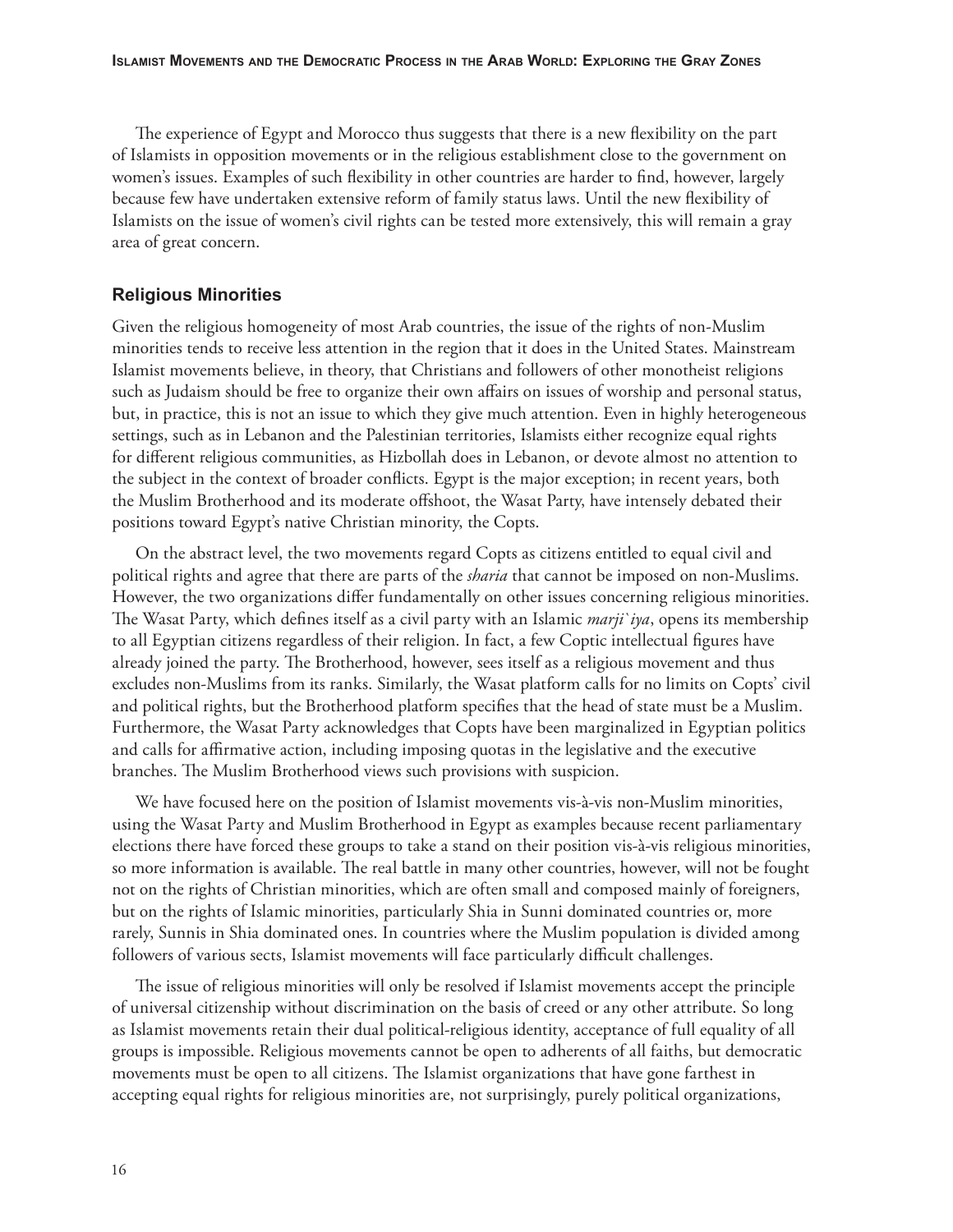such as the Moroccan PJD and the Egyptian Wasat Party. Without such evolution, the position of Islamist parties regarding religious minorities is bound to remain highly ambiguous.

# **CONCLUSIONS**

The six gray zones in the thinking and practice of mainstream Islamist movements—Islamic law, violence, pluralism, civil and political rights, women's rights, and religious minorities—are extensive and impact a number of crucial political issues. The resolution of these issues will determine whether the rise of Islamist movements leads the countries of the Arab world, finally, toward democracy or, conversely, to a new form of authoritarianism with an Islamic character.

The ambiguous position of many Islamist movements on these crucial issues is a matter of concern because such movements are emerging as major players in the changing political landscape of the Middle East. Further political openings will only enhance the importance of Islamist parties for the foreseeable future.

For international organizations and foreign governments convinced that democratic transformation of the Middle East is crucial to the security of the rest of the world, the fact that the most important opposition movements in most countries appear stuck between religious dogma and democratic political choices is problematic. It would, of course, be much more reassuring, much more desirable, if the major political actors in the Middle East were secular organizations with impeccable liberal credentials and a clear track record of democratic politics. But liberal organizations capable of mobilizing large constituencies simply do not exist in Arab countries today. As a result, Islamist groups will remain the most important opposition force for the foreseeable future, whether or not secular Arabs and Western governments like it. Only repression could curb the influence of Islamist movements. The experience of Algeria, which suffered a bloody civil war after elections were canceled in 1992 to deny the expected victory to Islamists, offers a reminder that repression has a high cost.

Mainstream Islamist organizations are so influential because they have little competition. No ideology in the Arab world has at present the appeal of the Islamist message, which powerfully combines a religious ideal with the concept of social justice—a concept concretely embodied in the network of service organizations that Islamist parties have set up in many countries. Liberal democrats have been unable so far to fashion a message attractive to large numbers of their countrymen. Their abstract message about democracy resonates only at a very general level and has failed to serve as the basis for political mobilization. Arab citizens are not averse to democracy, as a growing number of public opinion surveys shows. When provided with an opportunity to participate in an open political process, they do so. Yet, when they vote, they do not choose to cast their ballots for liberal democratic parties. The socialist message of the Nasserite organizations and the Ba'ath parties of Syria and Iraq was once extremely influential but has now lost its attraction, and the segment of the message that still resonates, that of social justice, has been appropriated by the Islamists. Remarkably, Islamist movements have managed to incorporate key elements of the liberal platform—demands for accountability, constitutional reform, an end to political repression, and clean government—into their agenda. Indeed, the only true ideological competition Islamist parties face in the Arab world is ethnic or religious nationalisms. As Iraq shows, the unleashing of such nationalisms is a serious obstacle to democratic transformation.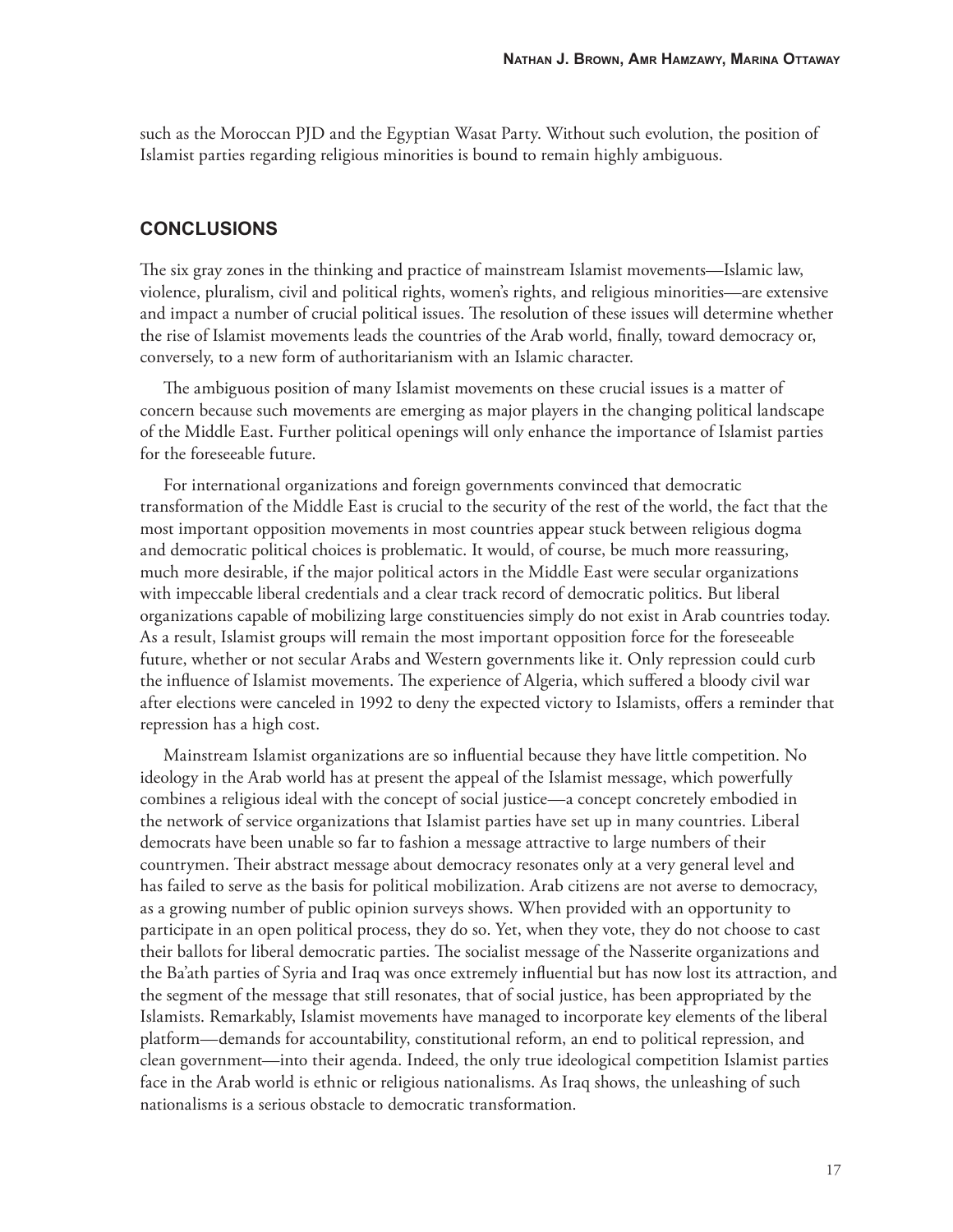Organizationally, too, moderate Islamists are a world ahead of other parties or movements. In part this is because they have been able to circumvent the obstacles Arab governments place in the way of any independent political organization by using mosques as meeting places and religion as their message. Partly, too, their success is the result of their clear understanding of the importance of creating organizations and mobilizing constituencies in a systematic fashion, something other parties have neglected.

Because of the ideological advantage enjoyed by Islamist groups and the years of work that many have invested in organizing, the possibility that the already existing or new non-Islamist parties will be able to compete effectively with them in the near future is not good. We are not implying that Middle East countries will never be able to generate effective secular parties; rather, that Islamists have had a headstart, and in the next electoral cycle and beyond, they will likely be the most important opposition force in most countries. Democracy assistance in the neutral form of training for all political parties, or even in the form of direct funding of secular parties and liberal civil society organizations, will not alter this reality.

As a result, the future direction of moderate Islamist movements depends greatly on how they work their way through the murkiness of the gray zones as they react to the challenges of the changing political context in their countries. Aging leaders, popular dissatisfaction, international pressure, and of course the growth of Islamist movements, are all factors forcing Arab governments to introduce some reforms and to take some steps in the direction of democracy. Most of the measures introduced thus far are largely cosmetic—no regime save the Palestinian has given up significant power to fairly elected institutions. But even such cautious steps have created new possibilities for organized opposition forces, and thus, for Islamist parties.

Studies of political transitions suggest that new challenges and opportunities tend to produce splits within governing coalitions between hardliners who want to perpetuate the status quo and the reformers who want to move forward. Less discussed is the fact that opposition organizations also react to new challenges by developing the same kinds of internal divisions. In all mainstream Islamist movements today, there are tensions between more open-minded, often younger members who think the situation requires new ideas and political tactics and the old guard, hesitant to abandon the old positions. Given the political influence of Islamist movements, the outcome of this struggle will determine the future of political reform in many countries.

The balance between reformers and hardliners differs from one Islamist movement to another. Reformers are clearly the most influential force in the Moroccan PJD and the Egyptian Wasat Party; in fact, the latter was launched by a breakaway reformist faction of the Muslim Brotherhood. These parties have put forward alternative ideological formulas that retain the overall Islamic orientation of the movement while gaining the necessary political maneuvering room. In the PJD's platform, insistence on the application of the *sharia* is replaced by a loose reference to general Islamic guidelines *(al-maqasid al-'amma)*. The 2004 Wasat Party program calls for establishing a democratic political system in Egypt within the framework of the Islamic *marji`iya*. In other movements, such as the Jordanian Islamic Action Front and the Egyptian Muslim Brotherhood, however, the reformists have not yet won the battle.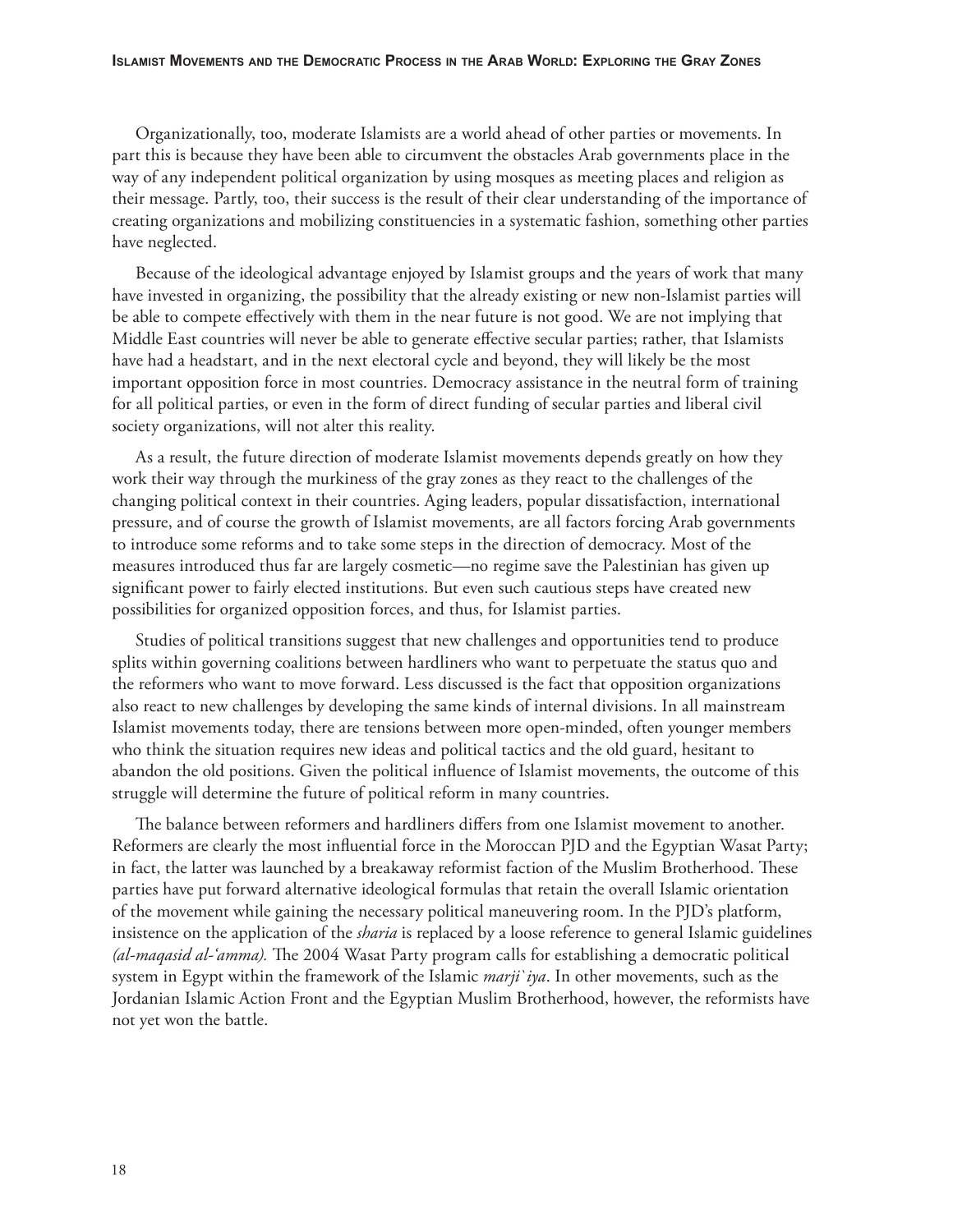The outcome of these internal battles will be influenced by how the governments of the respective countries deal with the Islamist groups and, to a lesser extent, by the position taken by outside players, particularly the United States. In countries where the government chooses heavy-handed repression as the means to deal with the growing influence of mainstream Islamist movements, the reformers may very well lose out. In fact some studies have already shown that the influence of the reformers in the Egyptian Muslim Brotherhood has waxed when the government has allowed some form of political participation and waned when the government turned more repressive. Political success in a pluralist electoral system, on the other hand, strengthens the side of reformers and encourages parties to change even further. Experiences of some Islamists outside the Arab world—especially that of the AKP in Turkey—suggest that movements that take on government responsibility or even succeed in forming viable opposition blocs are under pressure to deliver concrete changes to their constituencies and thus move beyond rigid ideological stances. Only when Islamists are totally shut out of legitimate political participation—or, conversely, when they achieve total domination (as in Iran)—do they avoid these pressures.

No matter what happens on the wider political scene, however, the murkiness of the gray zones is not going to disappear completely any time soon. Nor will the suspicions of Middle East governments, other opposition parties, and Western governments. After more than three years of democratic behavior after its victory in the 2002 elections, Turkey's Justice and Development Party is still regarded with suspicion by some inside the country, including elements of the military. Doubts also linger abroad, although both the United States and European countries have at times singled out Turkey as the proof that Islamist parties can embrace democracy.

The persistence of doubts is inevitable. Even if Islamist parties take moderate positions while fighting for a legitimate political role, nobody can be sure how they would act if they gained power. By extrapolating from past experiences, it is possible to forecast probable trends but not to offer certainties.

Uncertainty is a fact of life in politics. It is a defining feature of democratic politics. Evidence from the research leading to this analysis suggests that the reformist currents in the Islamist movement are real, that they are becoming much more sophisticated and flexible in their thinking, and that recent political success in some countries is increasing their influence within their respective organizations. It also suggests that gray zones remain extensive. Finally, the evidence suggests that in most Arab countries there is no possibility of encouraging a process of democratization or at least of liberalization, without seeing at the same time the increased infl uence of Islamist movements. We can only conclude that a policy of engagement with Islamist organizations, particularly with their reformist wings, is the only constructive option open to organizations and governments that believe democratic development in the Middle East is in everybody's interest.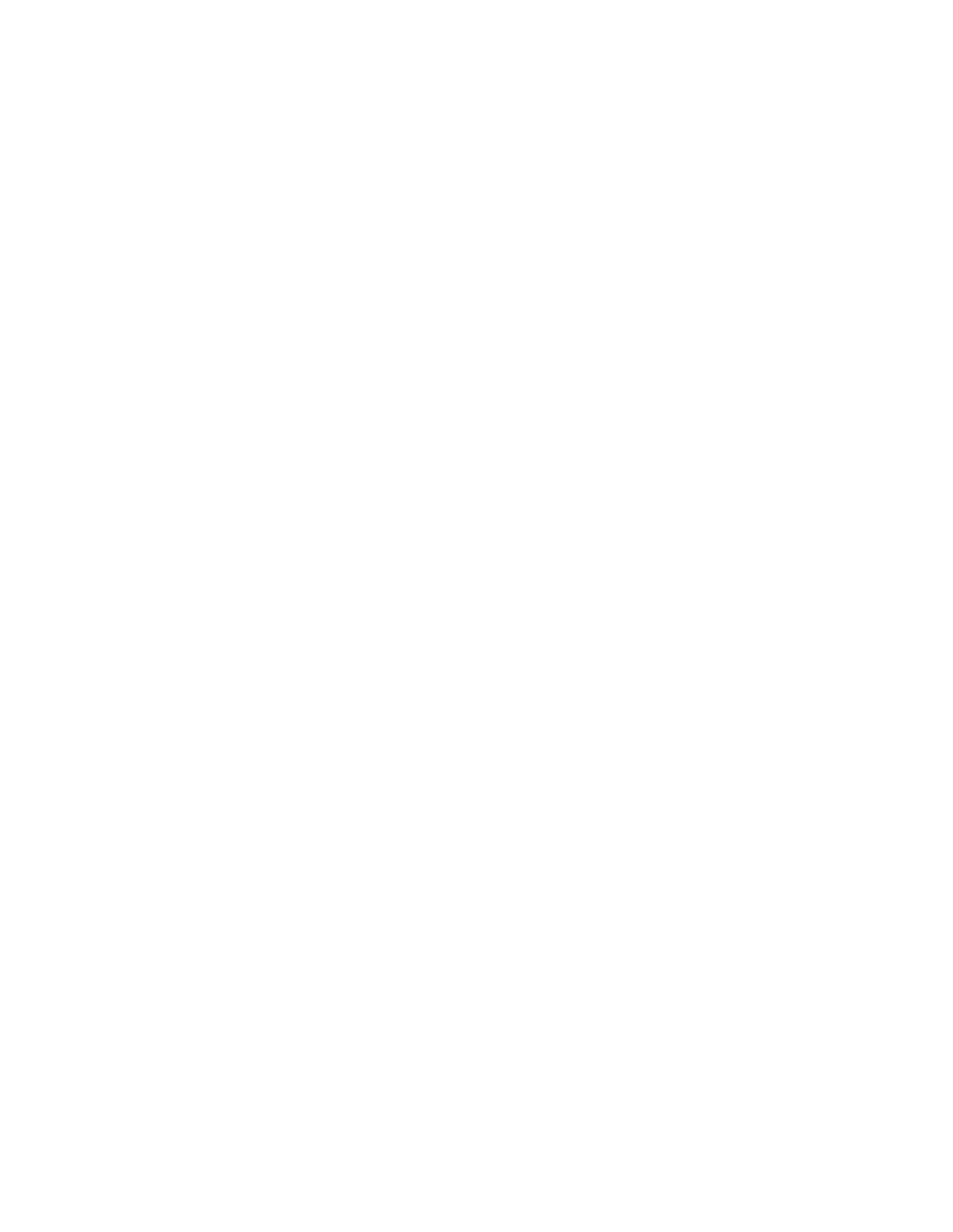# **ABOUT THE CARNEGIE ENDOWMENT**

THE CARNEGIE ENDOWMENT FOR INTERNATIONAL PEACE is a private, nonprofit organization dedicated to advancing cooperation between nations and promoting active international engagement by the United States. Founded in 1910, Carnegie is nonpartisan and dedicated to achieving practical results.

Through research, publishing, convening, and, on occasion, creating new institutions and international networks, Endowment associates shape fresh policy approaches. Their interests span geographic regions and the relations between governments, business, international organizations, and civil society, focusing on the economic, political, and technological forces driving global change.

Through its Carnegie Moscow Center, the Endowment helps to develop a tradition of public policy analysis in the former Soviet Republics and to improve relations between Russia and the United States. The Endowment publishes *Foreign Policy*, one of the world's leading magazines of international politics and economics, which reaches readers in more than 120 countries and in several languages.

For more information, visit **www.CarnegieEndowment.org**.

# **ABOUT THE HERBERT-QUANDT-STIFTUNG, THE FOUNDATION OF ALTANA AG**

THE HERBERT-QUANDT-STIFTUNG promotes domestic and international dialogue as well as research and education by providing leadership and financial support for a variety of projects. The foundation sponsors the Sinclair House debate, a biannual meeting to discuss critical current issues, and in 1996 launched the "Trialogue of Cultures," an international project that promotes better understanding among adherents of the three monotheistic faiths. The foundation does this by organizing international conferences on pressing issues arising from inter-religious encounters and by promoting practical exchange and cooperation in the fields of education, scholarship, and media. The international trialogue is complemented by a local one that aims to foster better understanding of one another and to improve coexistence for the three Abrahamic cultures in Germany and Europe.

The HERBERT-QUANDT-STIFTUNG was established by ALTANA AG in November 1980 on the occasion of Herbert Quandt's seventieth birthday, in commemoration of his service managing the group companies.

ALTANA AG is a global pharmaceuticals and chemicals group. For ALTANA AG, business success and social responsibility are inseparable. As a corporate citizen, ALTANA AG plays a role in shaping civil society wherever it pursues its business activities. The three pillars of its social involvement are the HERBERT-Quandt-Stiftung, the ALTANA Cultural Forum, and the ALTANA Forum for Education and Science.

For more information, visit **www.Herbert-Quandt-Stiftung.de.**